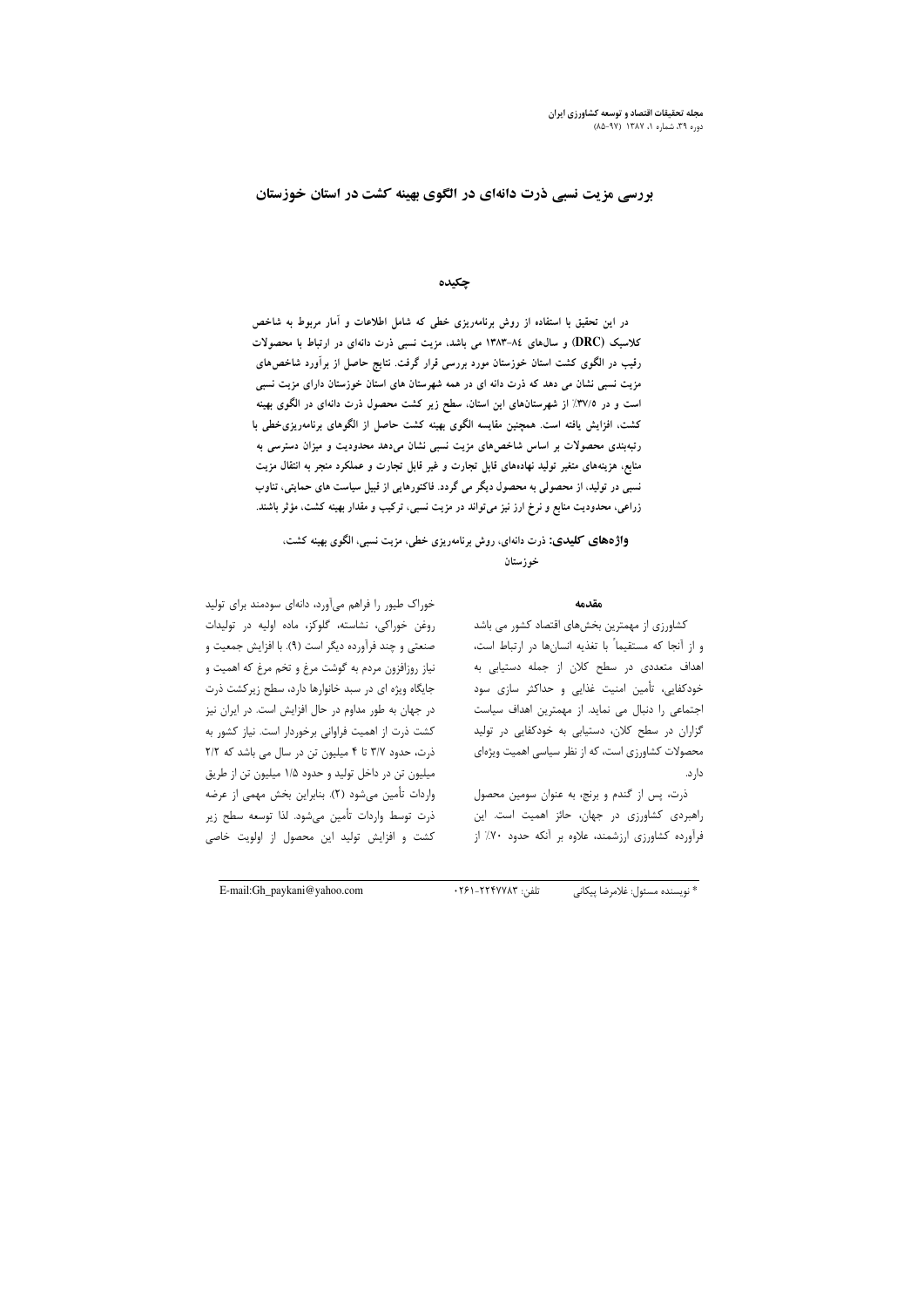برخوردار است. در این راستا طرح افزایش تولید ذرت دانهای (۹۰-۱۳۸۲) با هدف خودکفایی در این محصول اساسی، تهیه گردیده است که با توجه به افزایش تولید ذرت، ضمن اشتغال و قطع واردات ذرتدانهای در سال پایان برنامه، صرفه جویی ارزی طی دوره به میزان ۱۴۱۰ میلیون دلار را به همراه خواهد داشت (۳).

هدف کلان دیگری که سیاست گزاران در پی دستیابی به آن هستند، حداکثرسازی سود اجتماعی است. سودآوری اجتماعی زمانی حداکثر می شود که محصولات تولید شده از مزیت نسبی بالایی برخوردار باشند. بنابراین با توجه به محدوديت عوامل توليد، جهت استفاده بهينه از اين عوامل و دستیابی به حداکثر تولید، باید توسعه سطح زیر کشت و افزایش تولید محصول ذرتدانهای در مناطق مختلف بر اساس اصل مزيت نسبي، با توجه به محصولات رقيب و منابع محدودکننده صورت گیرد. مطالعات متعددی در زمینه بررسی مزیت نسبی انجام شدهاست: فلاحی و چیذری (۲۰۰۷)، فرقانی و کیانی راد (۲۰۰۵)، محمدی (۲۰۰۴)، نجفی و میرزایی (۲۰۰۳)، سلامی و پیش بهار(۲۰۰۱)، شهاب الدين و دوروش (٢٠٠٢)، جي تساي(٢٠٠١)، داچین(۲۰۰۳) و زنگ وهمکاران (۲۰۰۲) که نتایج حاصل از آنها نشان می دهد مزیت نسبی به موجودی منابع و عوامل تولید، شیوه تولید، پیشرفت فناوری، مهارت نیروی انسانی و کارایی نهاده ها وابسته است.

استان خوزستان از جمله مناطق کشاورزی کشور می باشد که در آن طیف گسترده ای از محصولات زراعی تولید می شود. شرایط بسیار متنوع اقلیمی و تنوع وسیع شرایط آب و خاک در مناطق مختلف کشور به ویژه در استان خوزستان امکانات بسیار وسیعی را جهت کشت و کار انواع محصولات زراعی به ویژه ذرتدانهای را فراهم کرده است. از آن جا که یکی از برنامه های دولت در بخش کشاورزی توسعه کشت ذرت است و با توجه به قابلیتها و ظرفیتهای موجود استان در بخش کشاورزی، خوزستان یکی از قطب های مهم تولید این محصول در نظر گرفته شدهاست. به طوری که این استان با ۲۱/۸۷٪ سهم در تولید و ۲۳/۸۴٪ سهم در سطح زیرکشت ذرت دانهای، پس از استان فارس دارای مقام دوم در تولید و سطح زیرکشت این

محصول در کشور است. بهرهمندی خوزستان از مؤسسات علمی، وجود مراکز تحقیقات کشاورزی و دسترسی به راههای ارتباطی از مزیتهای مهم توسعه محصولات کشاورزی است. وجود بیش از ہے آب های شیرین کشور، داشتن خاک حاصلخیز و شرایط اقلیمی مناسب از عواملی است که می تواند باعث ارتقای بخش کشاورزی در خوزستان شود. بنابراین لازم است مزیتهای منطقه شناسایی و الگوی کشت بهینه در مناطق مختلف آن بر اساس مزیت های نسبي صورت گيرد. بدين منظور لازم است مزيت نسبي به عنوان یک معیار جهت تصمیم گیری در تولید و تجارت محصول ذرت دانهای در این استان تعیین گردد.

به طور کلی جهت تأمین نیاز غذایی مردم و مواد اولیه مورد نیاز سایر بخش های اقتصادی، وجود یک برنامه ریزی کلان در زمینه بهره برداری بهینه از منابع تولیدی بخش کشاورزی بسیار لازم و ضروری به نظر می رسد. اما جهت انجام یک برنامه ریزی کامل در سطح کلان نمی توان از تحولاتي مانند پيوستن اكثر كشورها به WTO، غافل شد. با قرار گرفتن محصولات كشاورزي در مجموعه موافقت نامههای تجارت جهانی، ضرورت توجه به تولید و تجارت محصولات کشاورزی افزایش یافته است. به این ترتیب نیاز به برنامه ریزی در جهت تولید محصولات کشاورزی در سطح وسیع و عرضه در سطح وسیعتر(بین|لمللی) می باشد. مزیت نسبی به عنوان اصلی که هم در برنامهریزیهای تولید و هم در برنامه ریزی های تجاری کاربرد وسیعی دارد، در این میان حائز اهمیت می باشد (۶). یکی از نظریاتی که در خصوص مزیت نسبی و انگیزه تجارت متقابل بین کشورها بحث نموده، "نظريه هكشر- اوهلين" مىباشد. مطابق اين نظریه اختلاف در نسبت فراوانی عوامل تولید باعث برقراری تجارت می گردد. بر اساس این نظریه یک کشور مزیت نسبی در تولید کالاهایی دارد که عوامل تولید کننده آن به طور نسبی در کشور به وفور یافت شوند. در این شرایط هر کشور کالایی را صادر میکند که در تولید آن، مقدار بیشتری از عامل نسبتاً فراوان کشور استفاده شده باشد و کالایی را وارد کند که در تولید آن میزان استفاده از عامل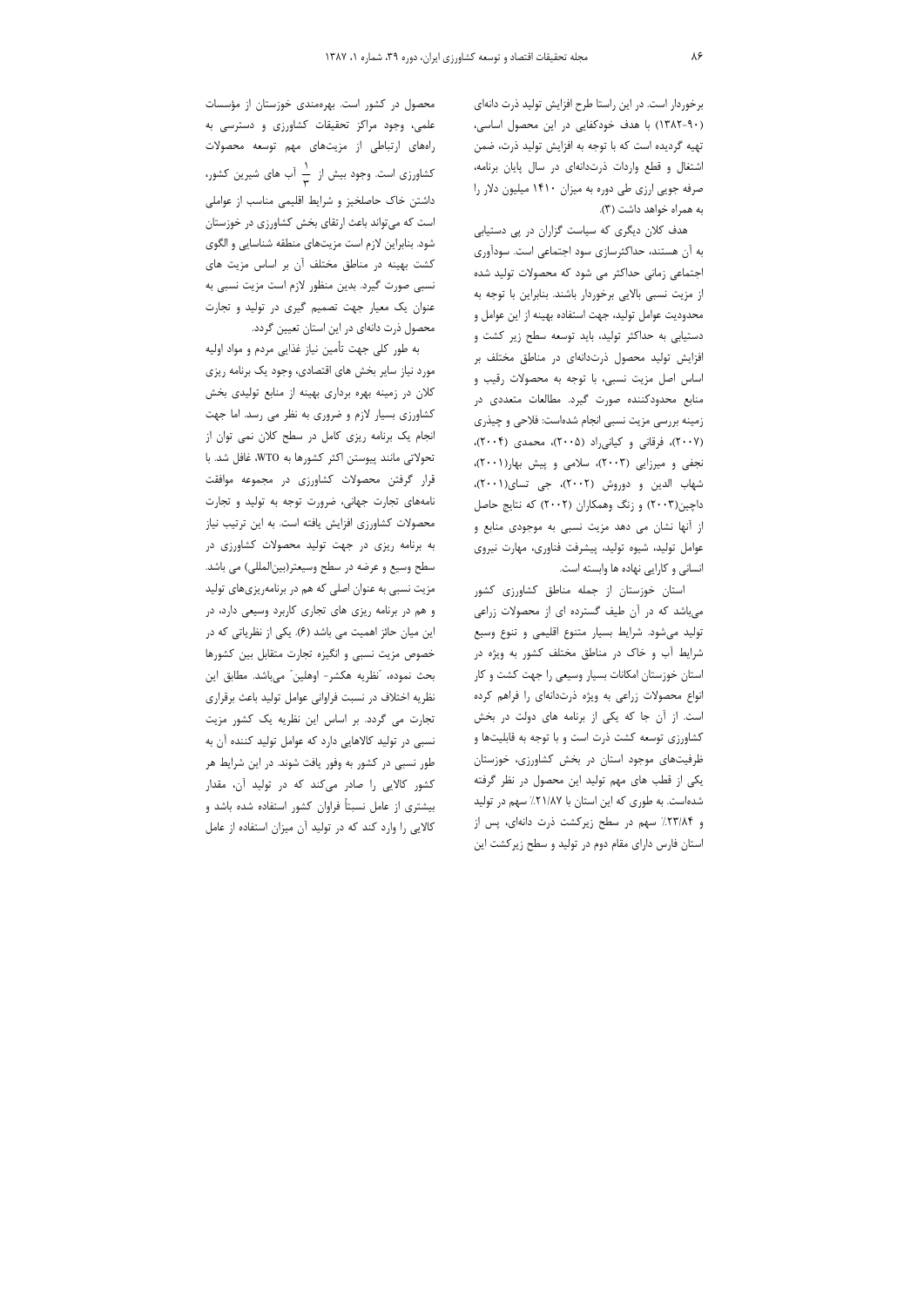نسبتاً کمیاب، بیشتر باشد. طبق این نظریه میزان برخورداری کشورها یا مناطق مختلف از عوامل تولید یکسان نمی باشد. به بیان دیگر، اختلاف موجودی و شدت کاربرد عوامل تولید میان کشورهای درگیر تجارت، از جمله عوامل تعیین کننده مزیت نسبی در هر کشور و دلیل تجارت مزیتدار متقابل میان دو کشور است. در برخی از مطالعات که توسط مهرابی بشرآبادی (۲۰۰۷)، جیران و جولایی (۲۰۰۵) و قلی بگلو (۲۰۰۵)، فانگ و همکاران (۱۹۹۹) و مهانتی و فانک (۲۰۰۲) انجام شدهاست، به منظور محاسبه مزیت نسبی از روشهای ماتریس تحلیل سیاستی و شاخصهای مزیت نسبی استفاده شدهاست. بنابراین در روشهای مذکور مقدار فراوانی عوامل تولید و محدودیتهایی که ممکن است در اثر کمبود آنها ایجاد شوند، نادیده گرفتهشدهاست. در صورتی که در نظر گرفتن محدودیت منابع و تخصیص بهینه عوامل تولیدی محدودکننده در تعیین مزیت نسبی می تواند علاوه بر تعیین کاراترین مزیتهای نسبی، به طور دقیقتر و بهتری اثرات سیاستهای کشاورزی دولت در زیر بخش زراعت را در خصوص تولید محصولات مختلف مورد بررسی قرار دهد. بنابراین در این مطالعه جهت محاسبه مزیت نسبی از روش برنامهریزی خطی استفاده شده است. بحث مزیت نسبی تولید بر مبنای تئوری هکشر- اوهلین در قالب روش برنامه ریزی خطی با توجه به سیستم تولید محصولات زراعی، ساختار تناوب و درجه رقابت پذیری محصولات مختلف به منظور استفاده همزمان از نهاده های تولیدی قابل بررسی است. با این روش ضمن محاسبه شاخص های مزیت نسبی با در نظر گرفتن شرایط خاص هر منطقه، الگوی بهینه ای جهت فعالیتهای تولیدی ارائه می گردد. در این زمینه می توان به مطالعات اسکات (۱۹۹۸)، داچین (۲۰۰۳)، حسینی (۲۰۰۴)، جولایی (۲۰۰۴) و هاشمی بناب (۲۰۰۵)، عابدی (۲۰۰۸) و کاووسی (۲۰۰۸) اشاره نمود که به منظور بررسی مزیت نسبی، از روش برنامهریزی خطی استفاده نمودهاند.

در این راستا و با توجه به کمبود شدید مطالعات در زمینه ذرت دانهای، این مطالعه با هدف بررسی مزیت نسبی

محصول ذرتدانهای در استان خوزستان با توجه به محصولات رقیب آن در الگوی کشت انجام شدهاست.

## چارچوب نظری

تئوری هکشراوهلین مزیت نسبی را در وجه کامل تری نشان میدهد. این تئوری در قالب یک روش برنامهریزی خطی ساده قابل نمایش میباشد. به این ترتیب با فرض  $(P_F, P_M)$  ثابت بودن ضرایب فنی مدل و قیمت محصولات تغییرات در میزان دسترسی به نهادهها (KوK) نتایج مدل را تغییر خواهد داد که این عامل، اساس شکل گیری تجارت طبق تئوری هکشر- اوهلین میباشد و نتایج مدل الگوی بهینه تولید یک کشور یا یک منطقه را براساس فراوانی نسبی عوامل تولید نشان میدهد.

در این مدل حالات زیر را برای وجود مزیت نسبی در تولید محصولات می توان در نظر گرفت:

ا) اگر 
$$
\frac{a_{LF}}{a_{LM}} \langle \frac{P_F}{P_M} \langle \frac{a_{KF}}{a_{KM}} \rangle
$$
 (ا تولید میکند و تنها یک ترکیب بهینه تولید $F$  و M را تولید میکند و تنها یک ترکیب بهینه تولید وجود دارد که در جهت حداکثرسازی سود اجتماعی

7) اگر 
$$
\frac{P_F}{P_M} \langle \frac{a_{LF}}{a_{LM}} \rangle
$$
 (۲) اگر 
$$
\frac{P_F}{P_M} \langle \frac{a_{LF}}{a_{LM}} \rangle
$$
ه تصاد در و یا اگر 
$$
\frac{P_F}{P_M} \rangle \frac{a_{KF}}{a_{KM}}
$$

تولید کالای F تخصص پیدا خواهد کرد.

اگر 
$$
\frac{P_F}{P_M} = \frac{a_{KF}}{a_{KM}}
$$
 لی $\frac{P_F}{P_M} = \frac{a_{LF}}{a_{LM}}$  (1)

هر دو محصول اقتصادی میباشد و ترکیبات مختلفی از دو محصول ميتواند توليد شود.

در شکل ۱ تصویر سادهای از تئوری هکشر اوهلین در اقتصاد فرضی فوق با دو محصول و دو نهاده نشان داده شدهاست. در این نمودار خط AB نشان دهنده محدودیت نهاده نیروی کار و خط CD نشان دهنده محدودیت سرمایه در تولید محصولات غذایی و صنعتی میباشد. به این ترتیب OAED ناحیه امکانات تولیدی این کشور فرضی را تشکیل میدهد که بر روی شکل به صورت قسمت رنگی نشان داده شدهاست و با تغییر در میزان موجودی هر یک از این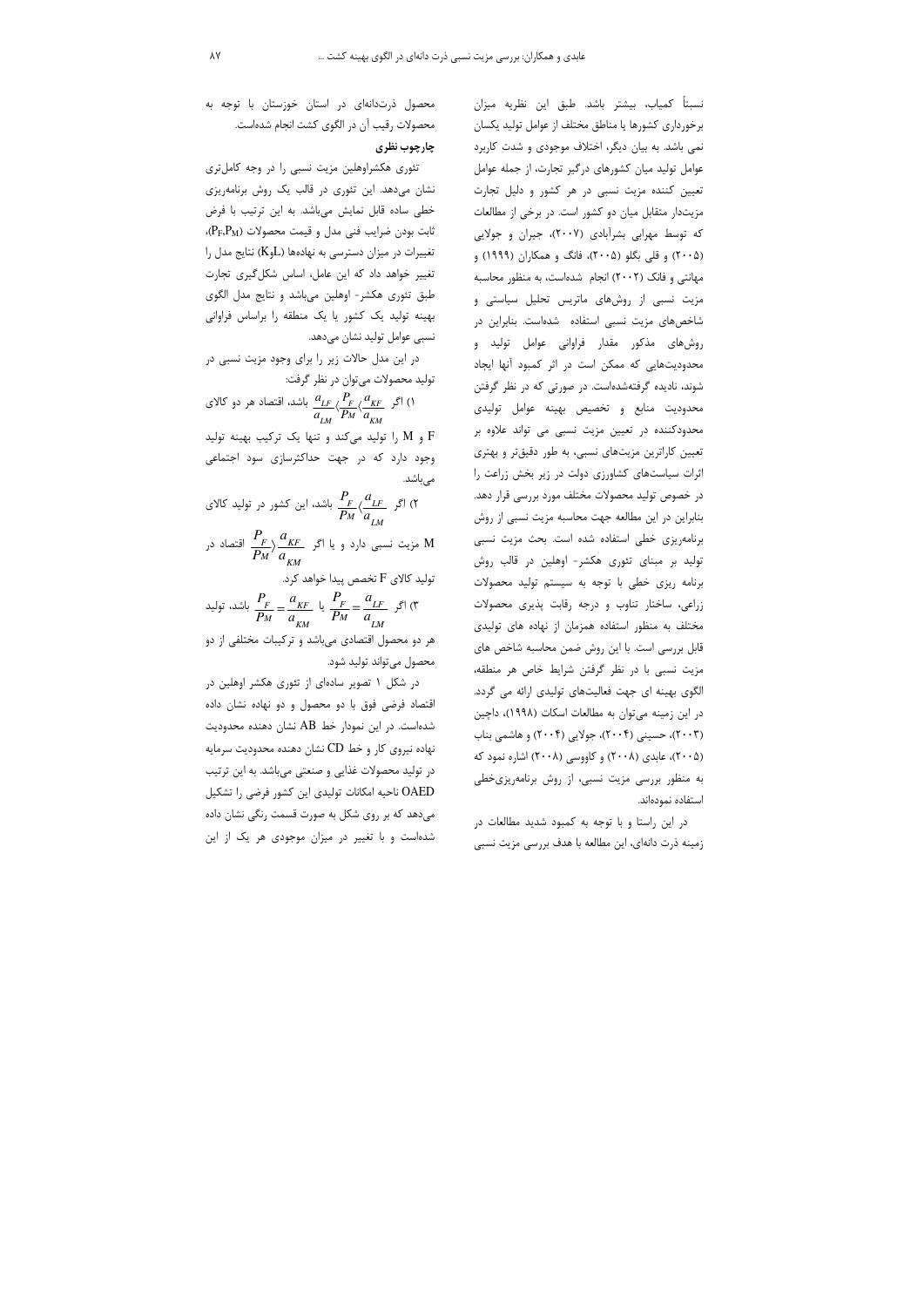

شكل ١- ناحيه امكان توليد محصول (ناحيه سايه دار)

با توجه به فراوانی نسبی عوامل و قیمتهای نسبی کالاها بهترین ترکیب تولید محصولات تعیین گردد که بر اساس تئوري برنامهريزي رياضي اين تركيب بهينه منحصربفرد در یکی از نقاط گوشهای ناحیه امکانات تولیدی شکل خواهد گرفت. نقطه O که در آن هیچ محصولی تولید نمي شود با توجه به عدم تحرک در برخي از عوامل توليد خیلی به ندرت اتفاق میافتد.

اما سه نقطه دیگر مربوط به سه حالتی است که در بالا توضیح داده شد. در حالت اول نقطه  $\rm E$  نقطه بهینه خواهد بود و تنها یک ترکیب بهینه از این دو محصول وجود دارد که با توجه به موجودی سرمایه و نیرویکار حداکثر سود  $\rm\,D$  اجتماعی را ایجاد می $\rm\,X$ ند. در حالت دوم نقطه  $\rm\,A$  یا نقطه به عنوان تركيب بهينه انتخاب خواهند شد كه در نقطه A تنها مزیت نسبی در تولید محصولات صنعتی وجود دارد که با توجه به مقدار موجودی سرمایه تنها به میزان K/akm از این محصول میتواند تولید شود که در آن تولید محصول دارای تسلط تولید با توجه به فراوانی نسبی منابع  $\,{\bf Q}_\mathrm{m}\,$ تولید (از جمله ضرایب فنی تولید) و در نقطه B تنها مزیت نسبی در تولید محصولات غذایی وجود دارد که با توجه به مقدار موجودی نیروی کار تنها به میزان L/aLF از این محصول می تواند تولید شود. در حالت سوم نیز که یکی از

موارد استثنایی میباشد، حالتی است که در آن به میزان نامحدود ترکیب بهینه وجود دارد که به دلیل برابری شیب تابع هدف و شیب معادله محدودکننده، بسته به نسبت قیمت محصولات، نقاط روی خطوط DE و AE را شامل می شوند. بنابراین اگر با توجه به قیمتهای نسبی کالاها و بدون در نظر گرفتن عوامل تعيين كننده مقدار شاخص مزیت نسبی (DRC) و در نتیجه بدون در نظر گرفتن محدوديتهاى منابع توليد محدودكننده بخواهيم امكانات تولید اقتصادی را بررسی نماییم، تصمیم گیری در مورد مقدار تولید محصولات و نیز تخصیص بهینه نهادهها ممکن نخواهد بود. به عنوان مثال، با توجه به شكل ١، چنانچه بخواهيم توليد اقتصادي تنها برمبناي شاخص DRC انجام گیرد، با توجه به ناحیه امکان تولید و در نتیجه محدودیت منابع تولید، تولید محصولات مذکور در نقاط  $\, {\bf B} \,$  و $\, {\bf C} \,$  ممکن نیست. بنابراین صرفا با اطلاعات مربوط به شاخص کلاسیک DRC نمیتوان امکانات تولید محصولات را بررسی نمود بلكه تنها از طريق برنامه ريزي خطى (و يا غيرخطى) می توان همزمان با محاسبه DRC، ترکیب بهینه محصولات را تعیین نمود. لذا در این مطالعه به منظور تعیین مزیت نسبی ذرت دانهای در استان خوزستان، از الگوی برنامهریزی خطی استفاده شده است. با استفاده از روش برنامهریزی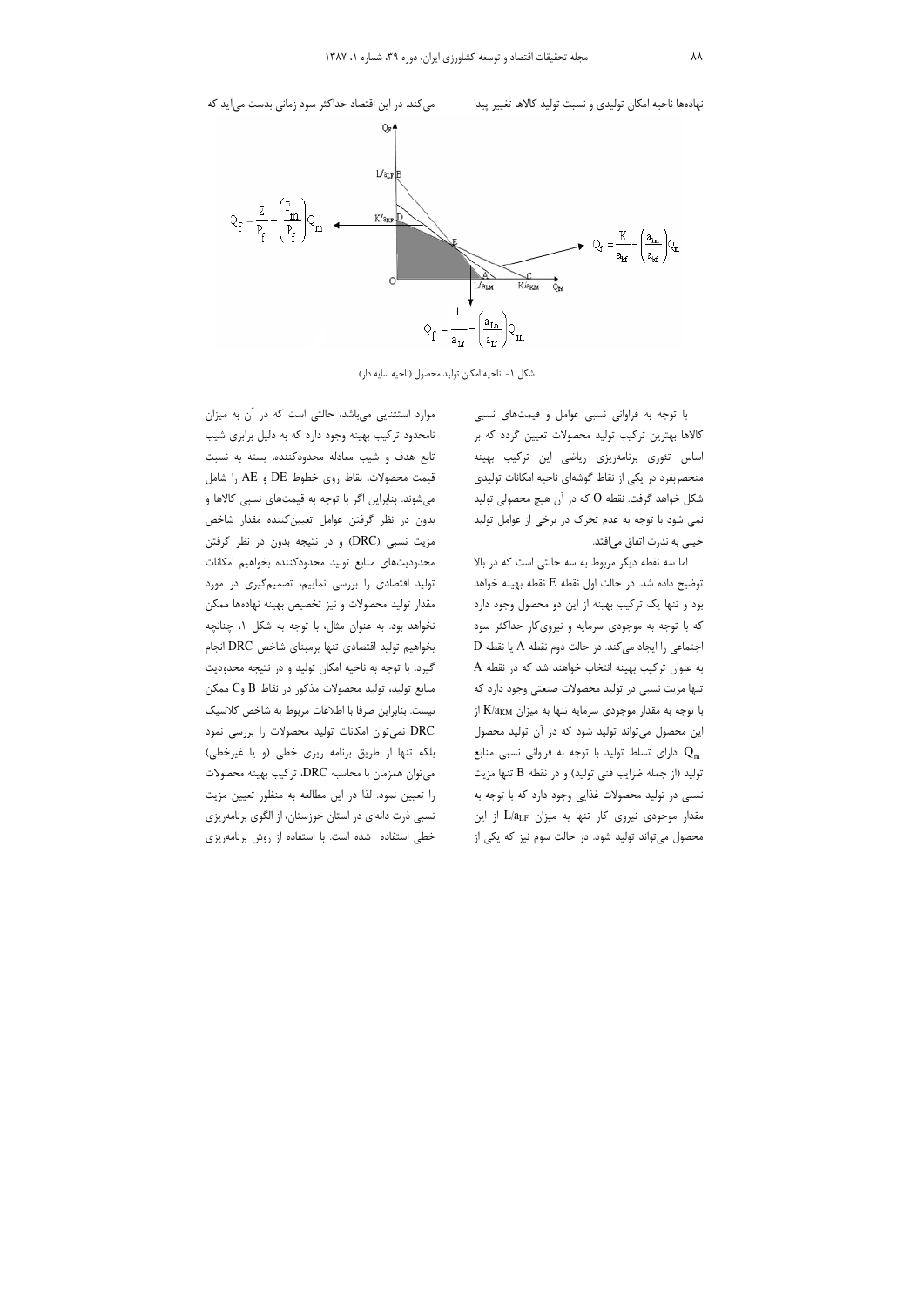خطی علاوه بر تعیین مزیتهای نسبی با در نظر گرفتن قیمتهای سایهای عوامل تولید، دامنه تغییرات منابع موجود و میزان فراوانی آنها، میتوان به ترکیب بهینهای از کشت که در آن مزیتنسبی نیز در نظر گرفته شده است، دست یافت (۸). شکل عمومی الگوی نظری این مطالعه به صورت ذیل میباشد:

$$
MaxZ = \sum_{j=1}^{n} (R_j - C_{1j} - C_{2j})X_j
$$
  
Subject to:  

$$
\sum_{j=1}^{n} a_{ij}X_j \le b_i
$$
  
DRCX<sub>j</sub> - C<sub>1j</sub> × Y<sub>j</sub> = 0  
R<sub>j</sub> × Y<sub>j</sub> - C<sub>2j</sub> × Y<sub>j</sub> = 1  
X<sub>j</sub> ≥ 0  
i=1, Y,...,m  
j=1, Y,...,n

که در آن Z تابع هدف، R<sub>i</sub>، R<sub>i</sub>، که در آن Z که درآمد سايهاي، هزينه سايهاي منابع داخلي و هزينه سايهاي نهاده های غیرقابل تجارت در هر هکتار برای محصول j ام، سطح زیرکشت بهینه محصول  $\mathrm{i}_\mathrm{j}$  ام،  $\mathrm{a}_\mathrm{ij}$  مقدار نهاده  $\mathrm{X}^{}_\mathrm{j}$ ام مورد نیاز برای هر واحد از j امین محصول، b مقدار i در دسترس منبع یا نهاده  $\text{i}$  ام،  $\text{DRCX}_i$  شاخص هزینه n سنابع داخلی محصول j ام،  $\rm{Y_{_j}}$  متغیرهای مجازی، نیز به ترتیب تعداد منابع محدود کننده و تعداد محصولات عمده زراعی هر شهرستان است.

در این مدل، هدف حداکثرسازی سود اجتماعی حاصل از محصولات زراعی هر شهرستان میباشد که با توجه به قیمتهای سایهای نهادهها و محصولات، مورد محاسبه و برآورد قرار میگیرد. پس از محاسبه سود اجتماعی حاصل از هر هکتار از محصولات زراعی هر شهرستان، NSP ضرایب تابع هدف به دست می آید و تابع هدف شکل می گیرد. تابع هدف مذکور با توجه به محدودیتهای موجود در الگوی مورد بررسی، بیشینه میشود. محدودیتها عبارتند از: محدودیت زمین که به منظور کنترل سطح زیرکشت محصولات آبی در چارچوب زمینهایی که قابلیت این نوع کشت را دارند وارد مدل۔شدهاست. مقدار سمت راست این

محدودیت نیز مجموع سطح زیرکشت آبی در سال مورد مطالعه است. محدودیت کودحیوانی برای هر شهرستان در هر هكتار به تفكيك محصولات مختلف، محدوديت نیروی کار لازم برای هر هکتار بر حسب نفر روز کار، محدوديت ماشين آلات بر حسب مقدار ساعت ماشين آلات مورد نیاز در هر هکتار به تفکیک محصولات مختلف برای هر شهرستان و محدودیت آب که ضرایب فنی این محدودیت بر اساس نیاز آبی هر یک از محصولات زراعی در طول سال زراعی می باشد. محدودیت کود شیمیایی نیز در قالب سه محدودیت کود فسفاته، ازته و پتاسه در مدل لحاظ گردیدهاست. همچنین محدودیت سموم در قالب سه دسته علف کش، حشره کش و قارچ کش تقسیم بندی شدهاست. مقادیر مصرفی هر یک از این کودها و سموم برای هر محصول در هر منطقه به عنوان ضریب فنی در مدل لحاظ شدهاست. محدودیت بودجه نیز به عنوان سرمایه مورد نیاز برای هر فعالیت زراعی که مجموع هزینههای جاری سالانه آن فعالیت است، وارد الگو شدهاست. این محدودیت نشان می دهد که با ترکیب بهینه کشت چه میزان در هزینهها صرفه جويي خواهد شد. تناوب مي تواند نقش مهمي را در کنترل آفات، بیماریهای گیاهی و حاصلخیز نگاه داشتن خاک ایفا نماید. لذا برای هر شهرستان با استفاده از اطلاعات مربوط به تناوب زراعى مربوط به هر شهرستان، یک محدودیت دیگر تحت عنوان محدودیت تناوب در الگو وارد شدهاست. همچنین جهت محاسبه مزیت نسبی، نیاز به محاسبه اطلاعات مربوط به قيمت سايهاى محصول، نهادههای قابل تجارت، نهادههای غیرقابل تجارت و نرخ سایهای ارز میباشد. قیمت سایهای، ارزش حقیقی یک محصول یا نهاده در شرایط رقابت آزاد و بدون دخالت هیچ گونه عامل یا عوامل خارج از نیروهای بازار است. بنابراین در شرایطی که قیمتهای موجود در بازار بیان کننده قیمتهای واقعی نمیباشد، برای دستیابی به نتایج اصولی و منطقی مبتنی بر معیارهای اقتصادی و اجتماعی که منجر به استفاده بهينه از منابع اقتصادى و محدود گردد، بايد قیمتهای سایهای که در حقیقت معرف هزینه واقعی منابع و مواد اولیه در طرح میباشند را مبنای محاسبات قرار داد.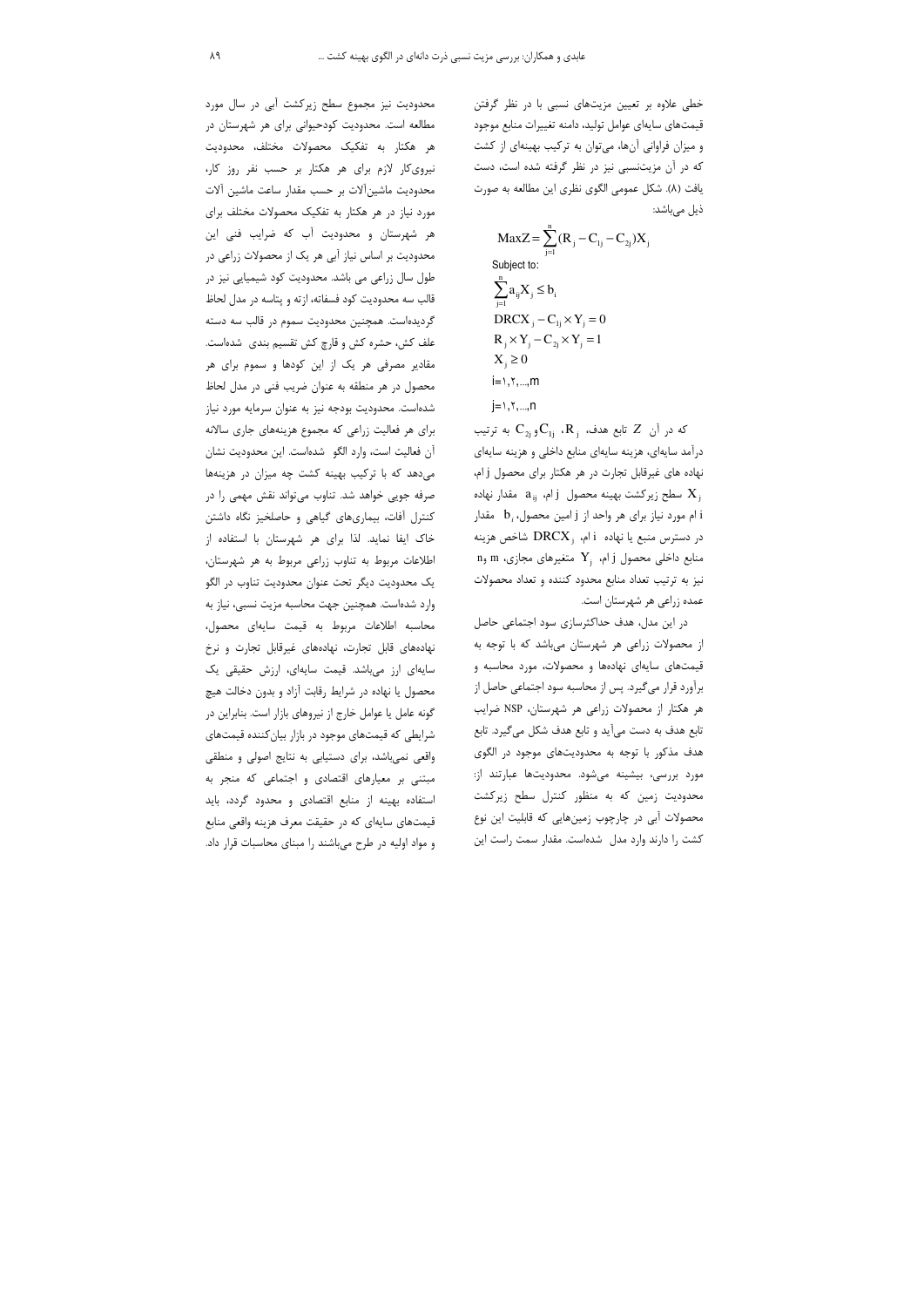لذا هزینههای تولید براساس نهاده های مصرفی به دو دسته نهادههای غیرقابل تجارت (بذر، کود حیوانی، آب، زمین، نیروی کار و بخشی از ماشین آلات) و قابل تجارت(کودهای شیمیایی، سموم دفع آفات و بخشی از ماشینآلات) تقسیم می شوند.

قیمت سایهای بذر و کود حیوانی با قیمت بازاری آن ها یکسان درنظر گرفته شدهاست. به عبارت دیگر فرض بر این است که قیمت موارد مذکور در بازار رقابتی تعیین میگردد. جهت محاسبه قیمت سایهای آب، بالاترین هزینه پرداختی به منابع تأمین رایج در منطقه در نظرگرفته شده است. به عبارت دیگر بیشترین هزینه استحصال از منبع آبی که درصد بالایی از بهره برداران از آن استفاده می کنند (۱۴، ۱۵). اجاره زمین بهترین مورد جهت بیان هزینه فرصت و قیمت سایهای زمین به نظر می رسد که در صورت عدم کاشت توسط زارع، به دیگران میتوان اجاره داد و با قیمت مورد نظر از مالکان آب برای تولیدمحصولات زراعی اجاره نماید (۱۳، ۱۴). بنابراین در این مطالعه از متوسط اجاره زمین برای هر هکتار از محصولات مورد نظر در مناطق مورد مطالعه، به عنوان قیمت سایهای زمین استفاده گردیده است. همچنین قیمت سایهای نیروی کار برابر متوسط دستمزد کشاورزی در مناطق مورد مطالعه در نظر گرفته شده است  $(1\Delta)$ 

قیمت سایهای ماشین آلات برابر هزینه متوسط آن برای يک هکتار محصول فرض مي گردد. اما ماشين آلات ماهيت دوگانه ای دارد. در واقع بخشی از آن قابل تجارت و بقیه داخلی می باشند. بنابراین با توجه به مطالعات انجام شده، ۶۴٪ هزینه ماشین آلات خارجی و ۳۶٪ آن داخلی در نظر گرفته شدهاست (۱۵).

جهت محاسبه قیمت سایهای محصولات و نهاده های قابل تجارت از قیمت جهانی آن ها استفاده شدهاست. از آن جا که اکثر محصولات مورد بررسی در این مطالعه یا جزو محصولات صادراتی میباشند و یا به عنوان جایگزین واردات در داخل مصرف میشوند، قیمت FOB آن ها مورد استفاده قرار گرفته است. بنابراین جهت محاسبه قیمت سایهای این محصولات قیمت FOB آن را در نرخ ارز

سایهای محاسبه شده ضرب و سپس هزینه های حمل محصول از سرمزرعه تا سرمرز را از آن کسر شده است. همچنین جهت محاسبه قیمت سایهای محصولات وارداتی(گندم، جو و ذرت دانهای) و نهادههای قابل تجارت(کودهای شیمیایی، سموم دفع آفات) که قسمتی از مصرف داخلی این نهاده ها از طریق واردات تأمین می شود، از قيمت CIF آن ها استفاده شدهاست. بنابراين با اضافه نمودن هزينه حمل از سرمرز تا سرمزرعه به قيمت CIF اين محصولات، قیمت سایهای آن ها به دست آمدهاست.

نرخ سایهای ارز خارجی در محاسبه مزیت نسبی اهمیت ویژهای دارد. در واقع این نرخ مبنای رسیدن به قیمت سایهای قابل قبول برای محصولات و نهاده های قابل تجارت می باشد. جهت محاسبه نرخ سایهای ارز خارجی می توان از روش های مختلفی بهره گرفت. یکی از روش های نسبتاً ساده و رایج محاسبه نرخ سایهای ارز که مورد قبول طیف گسترده ای از اقتصاددانان می باشد، روش برابری قدرت خرید(ppp) <sub>می ب</sub>اشد (۱۹). لذا در این مطالعه نرخ ارز سایهای، با استفاده از نظریه برابری قدرت خرید(PPP) در حالت مطلق، مورد محاسبه قرار گرفت. میزان این نرخ در سال ۱۳۸۴، برابر ۱۰۶۴۹ریال برآورد شدهاست.

$$
\frac{P_{Ig}}{P_{Dg}} = \frac{r \nu_0 \nu_1 \nu_1 \nu_1}{r \nu_0 \nu_1 \nu_0} = 1.579
$$

که در آن  $P_{I_{\mathcal{R}}}$ ، قیمت یک اونس طلا در بازار داخلی ریال)،  $P_{D_{\varrho}}$ قیمت یک اونس طلا در بازار جهانی (بر حسب) دلار) است.

داده ها و اطلاعات شامل هزینه تولید، سطح زیر کشت، موجودی منابع و تناوب محصولات عمده زراعی هر شهرستان در سال ۸۴-۱۳۸۳ می باشد که از وزارت جهاد کشاورزی و سازمان جهاد کشاورزی استان خوزستان تهیه شدهاست. قیمتهای جهانی محصولات زراعی از طریق وزارت بازرگانی، وزارت جهاد کشاورزی و گمرک جمهوری اسلامی ایران به دستآمدهاست. هزینه حمل جهت تعیین قیمتهای سایهای نهادهها و محصولات از سازمان حمل و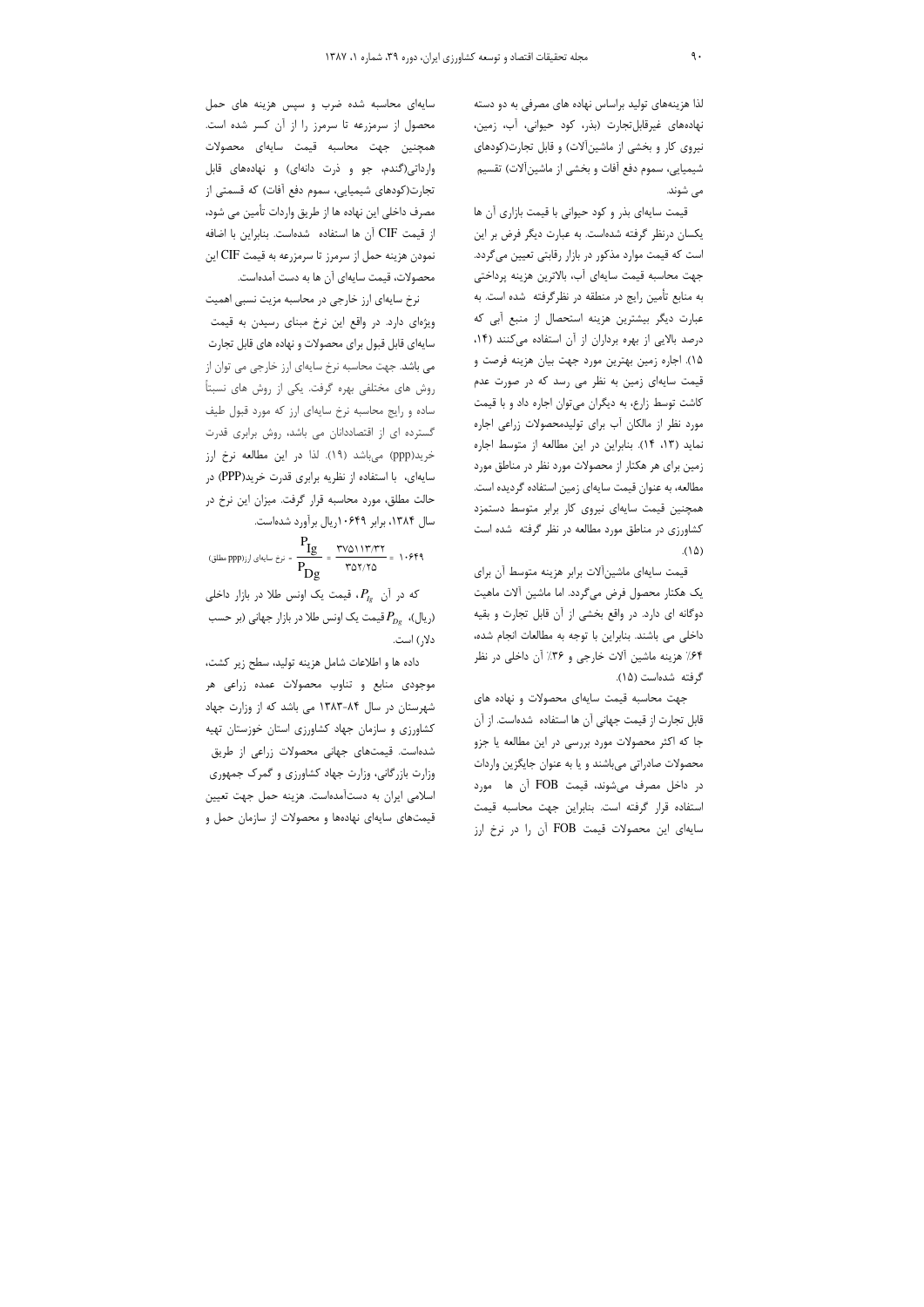نقل و راهداری و سایر اطلاعات مورد نیاز نیز از سازمانهای ذيربط جمعأوري شدهاست.

#### نتايج و بحث

افزایش یا کاهش سطح زیر کشت محصولات مختلف کشاورزی در مناطق مختلف باید با توجه به محدودیت منابع و مزیت های نسبی در تولید محصولات صورت گیرد. لذا این مسأله لزوم نیاز به الگوی بهینه کشت محصولات زراعی را آشکار می سازد. شاخص DRC محاسبه شده به

بهینه محصولات عمده آبی شهرستانهای استان خوزستان که در تناوب و رقیب محصول ذرتدانهای میباشند، در جدول ۱ ارائه شدهاست. در استان خوزستان محصولات گندم، جو، سیب زمینی و پیاز در تناوب و سایر محصولات مندرج در جدول ١ در رقابت با محصول ذرتدانهاى میباشند. بنابراین در این استان، الگوی کشت در دو حالت وجود تناوب و عدم وجود آن مورد برسی قرار گرفته است.

جدول ۱- نتایج حاصل از مدل برنامه ریزی خطی استان خوزستان

|                                                      |                                          |                               |                                 |                               |                     |                                    |                                      |                                                  | نام شهرستان   |           |
|------------------------------------------------------|------------------------------------------|-------------------------------|---------------------------------|-------------------------------|---------------------|------------------------------------|--------------------------------------|--------------------------------------------------|---------------|-----------|
| سود(ريال)                                            | گوجه فرنگی                               | پياز                          | سیب زمینی                       | خيار                          | هندوانه             | ذرت                                | جو                                   | گندم                                             |               | نام محصول |
| $\Delta$ /٣٧ $\times$ $\cdot$ $\cdot$                | $Y \cdot YY$                             |                               | $\bullet$                       | <b>Y9Y</b>                    | <b>YYAY</b>         | $f \upharpoonright f$ .            | <b>٣۶٨۴</b>                          | $\Lambda \mathbf{r} \cdot \mathbf{q} \mathbf{r}$ | فعلى          | اهواز     |
| $1/\Delta f x_1$ .                                   | $\bullet$                                |                               |                                 | ۴۵۲۸                          | $P P \cdot Y$       | ٢۵٣۴                               | 18748                                | $\bullet$                                        | وجودتناوب     |           |
| $1/\Delta f x_1$ .                                   | $\bullet$                                |                               |                                 | YAYA                          | $P P \cdot Y$       | ٢۵٣۴                               | <b>AYTS1</b>                         | $\rightarrow$                                    | عدم وجودتناوب |           |
| $\equiv$                                             | $\cdot$ / $\cdot$ $\Delta$ ۶             |                               |                                 | $\cdot/\cdot$ ۴۴              | $\cdot/\cdot$ Y9    | .71A <sub>0</sub>                  | .799                                 | $\cdot/\lambda\Delta f$                          | <b>DRC</b>    |           |
| $1/\mathbf{r} \mathbf{r}_{\times 1}$ .               | ۵۸                                       |                               |                                 | $f\$                          | $Y \wedge \Delta$ . | <b>TTAY</b>                        | 997                                  | 17791                                            | فعلى          | بهبهان    |
| $\mathbf{Y}/\mathbf{2}\mathbf{X}$                    | $\bullet$                                |                               |                                 | $\bullet$                     | 8478                | $r\Delta \cdot \Delta$             | $\bullet$                            | 11101                                            | وجودتناوب     |           |
| $\mathbf{Y}/\mathbf{X}\mathbf{F}\times\mathbf{Y}$    | $\bullet$                                |                               |                                 | $\bullet$                     | 8778                | $V \wedge \mathcal{S}$ .           | $\bullet$                            | $\langle \bullet \rangle$ .                      | عدم وجودتناوب |           |
| $\overline{\phantom{a}}$                             | .419.                                    |                               |                                 | .1149                         | .1109               | .791                               | $Y/Y \cdot \Delta$                   | .4909                                            | <b>DRC</b>    |           |
| 1/99x1                                               | ۳۵۴                                      | $\mathbf{Y} \cdot \mathbf{V}$ | 157                             | $\vert \cdot \rangle$ .       | $\bullet$           | $\lambda$ \ $\zeta\zeta$           | $\bullet$                            | 10991                                            | فعلى          | اندیمشک   |
| $\mathbf{Y}/\cdot \mathbf{X}/\cdot$                  | $\star$                                  | 408                           | ۵١                              | 1299                          | $\equiv$            | $\lambda \cdot \lambda \tau$       |                                      | 10YQ.                                            | وجودتناوب     |           |
| $\mathbf{Y}/\bullet\mathbf{Y}/\mathbf{X}/\mathbf{Y}$ | $\bullet$                                | ۴۵۶                           | ۵۱                              | 1288                          | $\overline{a}$      | $\lambda \cdot \lambda \tau$       |                                      | $10Y\Delta$ .                                    | عدم وجودتناوب |           |
|                                                      | .1159                                    | .797                          | .774                            | .1149                         |                     | .7170                              |                                      | .709                                             | <b>DRC</b>    |           |
| 1/15x                                                | ۴۵۸                                      | ۹۶                            | 1199                            | ١٨                            | ٧۶۰                 | 1714                               | $\bullet$                            | 998                                              | فعلى          | گتوند     |
| $Y/9$ fx                                             | ٢٨٩٥                                     |                               | $\bullet$                       | $\bullet$                     | 14.6                | 1199                               |                                      | $\Delta$ rqq                                     | وجودتناوب     |           |
| $\mathbf{y} \cdot \mathbf{y}$                        | ۲۸۹۵                                     |                               |                                 | $\ddot{\phantom{0}}$          | ٢٢۶٣                | $\langle \bullet \rangle$          | $\blacksquare$                       | $\bullet$                                        | عدم وجودتناوب |           |
| $\overline{\phantom{a}}$                             | .1109                                    | .754                          | .709                            | $\cdot/\cdot$ Y $\cdot$       | .75                 | .791                               |                                      | $\cdot$ / $\vee$ $\circ$                         | <b>DRC</b>    |           |
| $-Y/\mathcal{F}\rightarrow Y$                        | YY                                       | $\ddot{\phantom{0}}$          | $\ddot{\phantom{0}}$            | $\mathsf{r}$                  | $\Delta \cdot 1$    | ۸۶                                 | $\lambda$ 99                         | 18997                                            | فعلى          |           |
| $1/fYx_1.$                                           | 1477                                     |                               |                                 | ۲۶۹                           | $\bullet$           | 919Y                               | 1815                                 | $\bullet$                                        | وجودتناوب     |           |
| $1/\Delta f x_1$ .                                   | 1477                                     |                               |                                 | ۵۶۹                           | $\bullet$           | $9Y \cdot \Lambda$                 | $\left\langle \bullet \right\rangle$ | $\bullet$                                        | عدم وجودتناوب | إمشير     |
| $\hspace{0.1mm}-\hspace{0.1mm}$                      | .499                                     |                               |                                 | .791                          | $\cdot$ /٣١٣        | .757                               | .7949                                | $\mathbf{Y}/\Delta\boldsymbol{\cdot}\mathbf{Y}$  | <b>DRC</b>    |           |
| $\mathbf{Y}/\mathbf{Y}$                              | $\tau\tau\tau$                           | ۵۶                            | $\ddot{\phantom{0}}$            | $\mathbf{Y} \cdot \mathbf{Y}$ | $rr\Delta$ .        | <b>TT9VA</b>                       | $\bullet$                            | ۵۷۸۳۱                                            | فعلى          |           |
| $1/\Gamma$ 9x1."                                     | $\bullet$                                | YYY91                         |                                 |                               | 1918                | $f \cdot \Lambda \Lambda \Upsilon$ |                                      | 10071                                            | وجودتناوب     | شوش       |
| $1/\Delta f x_1$ .                                   | $\bullet$                                | ۳۸٢٩                          |                                 | $\bullet$                     | 78979               | 11941                              | $\overline{\phantom{a}}$             | $\langle \bullet \rangle$ .                      | عدم وجودتناوب |           |
| $\sim$                                               | .117Y                                    | .717Y                         |                                 | .799                          | .117Y               | .7111                              | $\overline{a}$                       | .199V                                            | <b>DRC</b>    |           |
| $\Delta/\cdot \mathbf{Y} \times \mathbf{Y}$ .        | 14.9                                     | ۵۶                            | ۵۲۳                             | $\mathbf{\hat{z}}$ .          | 13917               | 4937                               | ۴۱۵                                  | ۴۹۹۵۹                                            | فعلى          |           |
| $Y/YY \times Y$                                      | $\mathbf{r} \cdot \mathbf{v} \mathbf{v}$ | $1.9f\Lambda$                 | ۴۶۹۶                            | $\bullet$                     | $\Delta Y$          | $\bullet$                          | $Y \cdot YY$                         | $\bullet$                                        | وجودتناوب     |           |
| $\mathbf{Y}/\mathbf{A}\cdot\mathbf{x}_{1}$ .         | <b>٣٢٨١٢</b>                             | $\Delta YV\Delta$             | $\bullet$                       | $\bullet$                     | 11.77               | $\bullet$                          | YYYAY                                | $\langle \bullet \rangle$                        | عدم وجودتناوب | شوشتر     |
|                                                      | $\cdot$ / $\cdot$ $\theta$ $\vee$        | .771                          | .191                            | .11Yf                         | .7111               | .7780                              | $\cdot$ / $\vee$ $\circ$             | $Y/\cdot Y\Delta$                                | <b>DRC</b>    |           |
| $\Delta$ / $\gamma$ $\Lambda$ $\times$               | $Y \cdot 5Y$                             | 150.                          | <b>٢٧٧١</b>                     | ۴۳۸                           | P177                | 191                                | $\bullet$                            | <b>TYS14</b>                                     | فعلى          |           |
| $P/Y \cdot x_1$ .                                    | $\bullet$                                | $\bullet$                     | <b>AAVF</b>                     | 4019                          | ۵۷۷۳                | $Y \cdot \mathcal{A}$ .            | $\overline{a}$                       | $\tau\tau\cdot\tau\Delta$                        | وجودتناوب     | دزفول     |
| $Y/\mathfrak{F}\mathfrak{S}_{X\setminus V}$          | $\bullet$                                | $\bullet$                     | $\lambda \lambda \lambda \zeta$ | <b>7407</b>                   | ۳۸۸۶                | $Y \cdot YY \cdot$                 | $\overline{a}$                       | $\langle \cdot \rangle$ .                        | عدم وجودتناوب |           |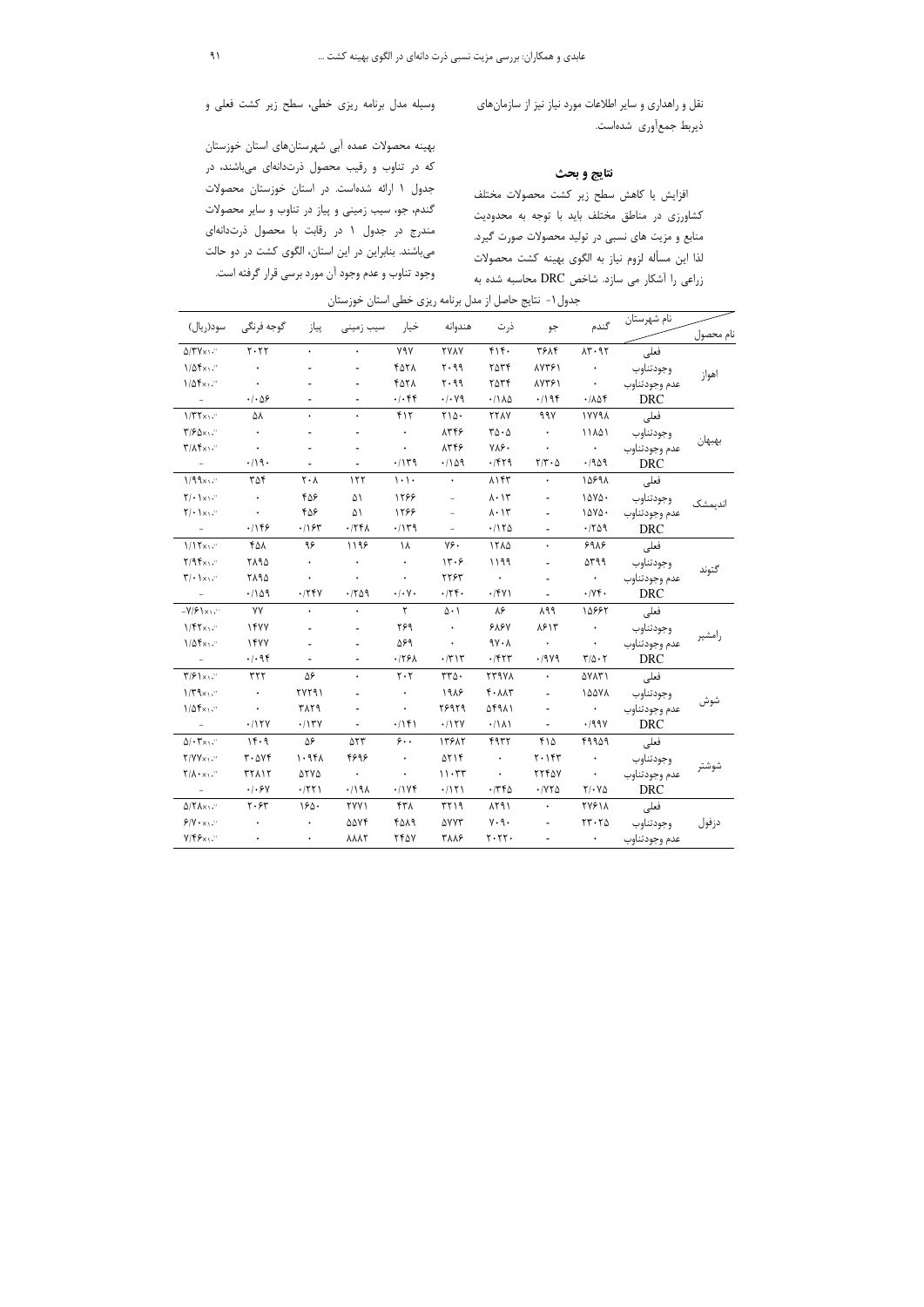مقايسه سطح زير كشت الگوى فعلى با سطح زير كشت بهینه، نشان میدهد که سطح زیر کشت برخی از محصولات در حالت بهینه در این شهرستان صفر شدهاست و به جای آن تولید در چند محصول دیگر متمرکز گردیده است. این مسأله بیانگر این است که در شرایط فعلی تولید، تخصیص منابع تولید به صورت غیراقتصادی و بدون درنظر گرفتن مزيت نسبي صورت گرفته است.

با توجه به نتایج حاصل از برآورد شاخص مزیت نسبی (DRC) که در جدول ۱ آمدهاست، ذرتدانهای در همه شهرستانهای استان خوزستان دارای مزیت نسبی میباشد. با توجه به نتايج حاصل از برآورد مدل، در ٣٧/٥٪ از شهرستانهای این استان، سطح زیر کشت محصول ذرتدانهای در الگوی بهینه کشت، افزایش یافته است. با توجه به اینکه هدف این مطالعه بررسی مزیت نسبی ذرت دانهای با استفاده از مدل برنامهریزی خطی میباشد و از آن جا که مدل برنامهریزی خطی، سود خالص اجتماعی را با توجه به محدودیت منابع و مزیتهای نسبی محصولات مختلف در هر شهرستان، بیشینه می نماید، در جدول ۱ مشاهده میشود، در شهرستانهای اهواز، اندیمشک، دزفول و شوشتر سطح زیر کشت کمتری نسبت به حالت فعلی به این محصول اختصاص پیدا کرده است که این امر میتواند به دلیل کمبود منابع در دسترس در هر شهرستان باشد. بنابراین اگرچه داشتن مزیت نسبی بالای ذرتدانهای شرط لازم جهت قرار گرفتن محصول ذرتدانهای در الگوی کشت می باشد ولی به دلیل نداشتن شرط کافی (در دسترس نبودن منابع لازم جهت توليد آن، پايين بودن قيمت و يا بالا بودن هزینههای تولید آن نسبت به محصولات رقیب)، سطح زیر کشت کمتری در الگوی بهینه کشت در برخی از شهرستانها به این محصول اختصاص پیدا کرده است. برای نمونه مقايسه سطح زير كشت الكوى فعلى با سطح زير کشت بهینه شهرستان اندیمشک، نشان می دهد که سطح زیر کشت محصولات خیار، پیاز و گندم افزایش، گوجه فرنگی صفر و سایر محصولات کاهش یافته است. این مسأله بیانگر این است که در شرایط فعلی تولید، تخصیص منابع

تولید به صورت غیراقتصادی و بدون در نظر گرفتن مزیت نسبی صورت گرفته است.

با توجه به شاخصهای برآورد شده در این شهرستان، بیشترین مزیت نسبی به ترتیب مربوط به محصولات ذرت دانهای، خیار، گوجه فرنگی، پیاز، سیب زمینی و گندم می باشد. بنابراین اگر تخصیص سطح زیر کشت و منابع تولید تنها بر اساس شاخصهای مزیت نسبی (روش كلاسيك) صورت گيرد، تمام منابع بايد به محصولاتي تخصیص یابد که بیشترین مزیت نسبی را دارا هستند. در صورتی که در این شهرستان به دلیل ایجاد محدودیت در منابعي مانند كود فسفاته، كود پتاسه، بودجه وعلف كش، امکان چنین تخصیصی به محصول ذرتدانهای که بیشترین مزیت نسبی را دارد، نمی باشد. همچنین به دلیل نیاز زیاد این محصول به کود فسفاته و میزان موجود این منبع در این شهرستان، سطح زیرکشت محصول ذرت دانهای در الگوی بهينه كاهش يافته است.

همچنین در جدول ۱ مشاهده میشوند با وجود بیشتر بودن مزيت نسبي محصول گوجه فرنگي (نسبت به پياز، سیب زمینی و گندم) سطح زیر کشت آن در شرایط بهینه برابر صفر شدهاست که به نظر میرسد این امر به دلیل عدم دسترسی کافی به نهادههای مورد نیاز در این شهرستان می باشد. در صورتی که اگر اولویتبندی جهت تخصیص زمین به محصولات تنها با استفاده از شاخصهای مزیت نسبی صورت گیرد، محصول گوجه فرنگی نسبت به محصولات سیبزمینی، پیاز و گندم در اولویت بالاتری قرار مى5گرفت.

همان طور که در جدول ۱ مشاهده میشود، سطح زیر کشت محصول ذرت دانهای و سود حاصل از برآورد مدل با اعمال تناوب و در حالت عدم رعايب تناوب تغيير مي كند. به طوری که سطح زیر کشت محصول ذرت دانهای، در شهرستانهای بهبهان، رامشیر، شوش و دزفول به طور قابل ملاحظهای افزایش می یابد. همچنین با مقایسه سود حاصل از مدل در حالت رعایت تناوب و عدم رعایت آن، سود حاصل از الگوی بهینه کشت نسبت به حالت رعایت تناوب افزايش يافته است. بنابراين با توجه به الگوى كشت فعلى،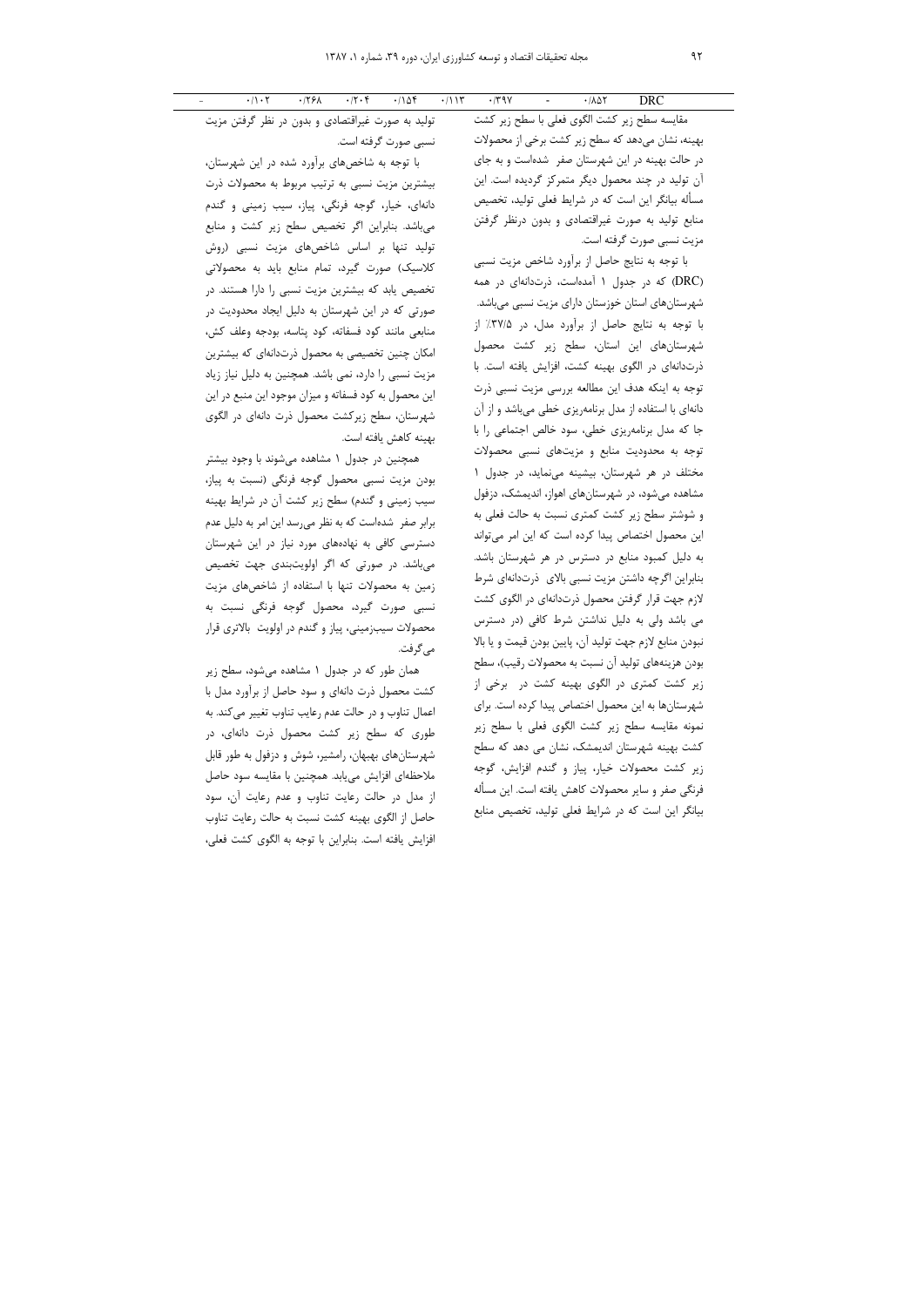سود مناطق مورد مطالعه بیشینه نمی باشد. به عبارت دیگر با تخصیص مجدد منابع با توجه به مزیت نسبی و محدودیت منابع در دسترس، می توان سود را حداکثر نمود. همچنین سود در حالت عدم وجود تناوب نسبت به حالت وجود تناوب، افزایش یافته است. این امر ممکن است به دلیل حذف و یا کاهش سطح زیر کشت برخی محصولات در تناوب با ذرت، مانند گندم و جو، باشد. این محصولات به دلیل داشتن مزیت نسبی پایین در تولید، در حالت عدم وجود تناوب، توانايي رقابت با محصولات با مزيت نسبي بالا مانند ذرت دانهای و محصولات رقیب آن را ندارند. برای مثال در شهرستان رامشیر در حالت عدم تناوب، محصول جو از الگوی کشت خارج شده و سطح زیرکشت آن به محصول ذرت دانهای اختصاص یافته است. همچنین به منظور بررسی سیاستهای دولت و تعیین سطح زیر کشت بهينه ذرت دانهاي در حالت وجود [بهينه(١)] و حذف يارانه [بهینه(۲)]، دو مدل برنامهریزی خطی برای هر یک از حالات مذکور با استفاده از قیمت های بازاری برآورد گردیده است كه نتايج آن در جدول ٢ ارائه شده است.

نتايج حاصل ازمدل برنامهريزى خطى نشان مى دهد تا زمانی که تغییرات ضرایب تابع هدف (سودخالص اجتماعی) محصولات، در محدوده مجاز باشد، ترکیب بهینه کشت که بر اساس مزیت نسبی است، تغییر نخواهد کرد. اما سودآوری تغییر میکند. به طوری که اگر هر یک از ضرایب، با توجه به ثابت بودن ضرایب سایر محصولات، در محدوده مجاز، افزایش یابد، به میزان سودآوری افزوده می شود.

همان طور که در جدول ۲ مشاهده می شود، در شهرستان های شوشتر، دزفول، اهواز، اندیمشک و بهبهان با وجود حذف يارانه، الكوى بهينه كشت تغيير نكرده است. علت آن به دلیل کاهش ضرایب تابع هدف در محدود مجاز می باشد. درصورتی که سود حاصل از الگو در حالت حذف يارانه نسبت به حالت وجود آن كاهش يافته است كه اين امر به دلیل افزایش هزینهها در حالت حذف یارانه میباشد.

همچنین در شهرستانهای شوش، گتوند و رامشیر به دلیل كاهش بيش از حد مجاز ضرايب تابع هدف، الگوى بهينه کشت در حالت حذف پارانه نسبت به وجود آن تغییر کرده است.

جدول۲- سطح زیر کشت در حالت وجود و حذف یارانه محصولات عمده آبی در استان خوزستان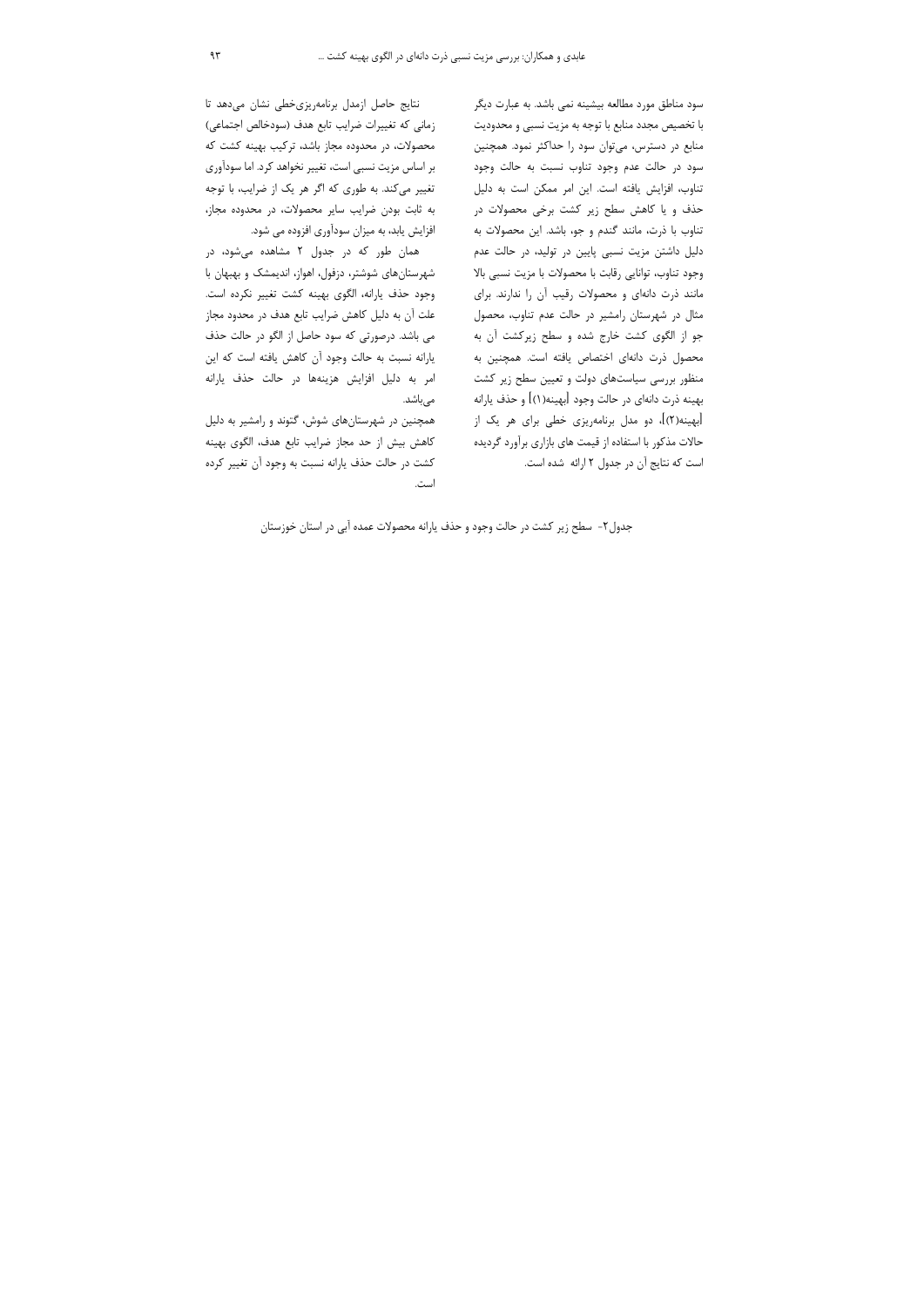| درصدكاهش                  |                                                    | گوجه                                     |                                     | سيب                      |           |                               |                                         |                   | گندم                                       | نام محصول |             |
|---------------------------|----------------------------------------------------|------------------------------------------|-------------------------------------|--------------------------|-----------|-------------------------------|-----------------------------------------|-------------------|--------------------------------------------|-----------|-------------|
| سود                       | سود                                                | فرنگى                                    | پياز                                | زمينى                    | خيار      | هندوانه                       | ذرت                                     | جو                |                                            |           | نام شهرستان |
| ۲۶                        | $\mathbf{Y}/\mathbf{X}\mathbf{S}\times\mathbf{X}$  | $\mathbf{Y} \mathbf{F} \cdot \mathbf{Y}$ |                                     |                          | $\bullet$ | $\mathbf{r} \cdot \mathbf{r}$ | 4119                                    | $\bullet$         | 12997                                      | بهينه(١)  | اهواز       |
|                           | $Y/\lambda S$                                      | $\gamma$ . $\zeta$                       |                                     |                          | ۰         | $\mathbf{r}\cdot\mathbf{r}$   | 4119                                    | $\bullet$         | 12997                                      | بهينه(٢)  |             |
| $\backslash \mathfrak{r}$ | 1/Y9x1.                                            | $\bullet$                                |                                     |                          | ۰         | 8778                          | $r\Delta\cdot\Delta$                    | ۰                 | ١١٨۵١                                      | بهينه(١)  | بهبهان      |
|                           | $1/\Delta$ ۶ $\times$ ۱."                          | $\bullet$                                |                                     | ÷                        | ۰         | 8778                          | $r\Delta\cdot\Delta$                    | ۰                 | ١١٨٥١                                      | بهينه(٢)  |             |
| ۱۶                        | $1/9 \cdot x_1 \cdot$                              | 1577                                     | $\mathfrak{r}\cdot\mathfrak{v}$     | $\bullet$                |           | $\bullet$                     | ۵۹۱۸                                    | $\bullet$         | 17978                                      | بهينه(١)  | اندیمشک     |
|                           | $1/\Delta \mathcal{A} \times 1$ .                  | 1577                                     | ۴۰۷                                 | ۰                        |           | $\bullet$                     | ۵۹۱۸                                    | $\bullet$         | 17978                                      | بهينه(٢)  |             |
| $\backslash \mathfrak{r}$ | $\lambda/\cdot \lambda \times \lambda$ .           | ٢١۶۴                                     | $\lambda\mathfrak{q}\cdot$          | ۰                        |           | 1824                          | 1119                                    | ÷                 | $0 \cdot \cdot 7$                          | بهينه(١)  | گتوند       |
|                           | $Y/\cdot Y \times \cdot \cdot$                     | 1715                                     | ۱۹۶۴                                | ۰                        |           | ۲۲۹۶                          | $\bullet$                               | $\qquad \qquad -$ | ۵۲۵۵                                       | بهينه(٢)  |             |
| $\cdots$                  | $\Gamma/\Delta \Upsilon \times 1.$                 | 1477                                     | Ξ.                                  |                          | ٢۶٩       | $\bullet$                     | ۰                                       | 1747              | $\bullet$                                  | بهينه(١)  |             |
|                           | $\bullet$                                          | $\bullet$                                |                                     | ÷                        | ۰         | ۰                             | ۰                                       | $\bullet$         | ۰                                          | بهينه(٢)  | رامشير      |
| $\mathbf{Y} \mathbf{Y}$   | 9/15x1.                                            | ٣                                        | $\gamma \gamma \gamma \cdot \gamma$ | $\overline{\phantom{0}}$ | ۰         | 1982                          | $f \cdot \mathcal{A} \cdot \mathcal{A}$ | ÷,                | 10087                                      | بهينه(١)  |             |
|                           | $f/\mathcal{F} \mathcal{A} \times \mathcal{N}$     | $\bullet$                                | YYY91                               |                          | ۰         | 1918                          | $f \cdot \lambda \lambda$ ۳             | ÷,                | 10071                                      | بهينه(٢)  | شوش         |
| ۴                         | $\Lambda/\Upsilon\Upsilon\times_{\Lambda}$ .       | 71089                                    | ۱۶۰۳۲                               | $\lambda$ 9.6            | $\bullet$ | $\bullet$                     | $\bullet$                               | 170.6             | $\bullet$                                  | بهينه(١)  | شوشتر       |
|                           | $\lambda/\Upsilon$ $\zeta$ $\times$ $\setminus$ ." | ٢٨۵۶٩                                    | 19.77                               | $\lambda$ 9.4            |           | $\bullet$                     | $\bullet$                               | 170.6             | $\bullet$                                  | بهينه(٢)  |             |
|                           | $f/\gamma \gamma_{x1}.$                            | 1711                                     | $\bullet$                           | 9.1                      | 9473      | $\bullet$                     | 9710                                    | $\equiv$          | $\Upsilon \Delta \cdot V \cdot$            | بهينه(١)  |             |
| $\setminus$               | $\Upsilon/\Upsilon \Upsilon \times \Upsilon$ .     | YY                                       | ٠                                   | ۹۰۱                      | 9474      |                               | 9710                                    | $\qquad \qquad -$ | $\mathbf{Y}\mathbf{0}\cdot\mathbf{V}\cdot$ | بهينه(٢)  | دزفول       |

برای نمونه در شهرستان گتوند، ضرایب تابع هدف بیشتر از حد مجاز کاهش یافته است. بنابراین هم الگوی بهینه کشت و هم سودآوری تغییر کرده است. برای مثال ضریب مربوط به محصول ذرت دانهای در تابع هدف میتواند به اندازه ۶۱۶۸۹۸/۸۱ ریال افزایش و ۳۰۵۰۶۹/۵۹ ریال کاهش یابد. به عبارت دیگر این ضریب حداکثر ۴۴۸۴۲۵۴/۸۱ ریال و حداقل ۳۵۶۲۲۸۶/۴۱ را می تواند اختیار نماید. در صورتی که میزان فعلی این ضریب در حالت حذف یارانه برابر با ۱۷۵۳۹۷۶ ریال، که خارج از محدوده مجاز تغییرات می باشد. بنابراین سود و الگوی بهينه كشت تغيير مي يابد.

همچنین با توجه به جدول ۲، سود در حالت حذف یارانه نسبت به حالت بازاری آن کاهش یافته است که این امر به دلیل افزایش هزینهی نهادههای تحت حمایت دولت و یا خارج شدن محصول ذرتدانهای از الگوی کشت و تمرکز کشت در تولید محصولات دیگر باشد.

در شهرستانهای استان خوزستان نیز میزان زمینهای قابل توسعه در دو حالت وجود و عدم وجود اجاره بها مورد

بررسی قرار گرفته است که نتایج آن در جدول ۳ ارائه شده است. در سطح استان مجموع کل زمینهای قابل توسعه در حالت وجود اجاره بها برابر با ۷۴۳۰ و در صورت عدم وجود آن ۷۲۴۹ هکتار می باشد.

در شهرستان اهواز کل میزان زمین قابل توسعه در دو حالت مورد بررسی برابر با ۵۵۴ هکتار است. همان طور که در جدول ۳ مشاهده میشود میزان سطح زیرکشت ذرت در دو حالت مذکور صفر شده است. در حالی که سطح زیر كشت جو نسبت به حالت بهينه افزايش يافته است. بنابراين در این شهرستان در صورت توسعه سطح زیرکشت محصول جو جایگزین ذرتدانهای می شوند.

در شهرستان اندیمشک مجموع زمین قابل توسعه در حالت عدم وجود اجاره بها، ۱۸۱ هکتار است. در این صورت سطح زیرکشت گندم و پیاز افزایش و در مقابل سطح زیرکشت ذرت، سیب زمینی و خیار کاهش یافته است. بنابراین در صورت وجود برنامه توسعه سطح زیرکشت، امكان توسعه سطح زيركشت ذرت وجود ندارد.

جدول ۳- میزان زمین قابل توسعه و الگوی بهینه کشت در حالات مختلف توسعه سطح زیرکشت(هکتار)

|                                 | - - -   |            |                             |         | __ | __<br>- - - | --   |  |
|---------------------------------|---------|------------|-----------------------------|---------|----|-------------|------|--|
| مير<br>$\overline{\phantom{a}}$ | يىن<br> | سىب<br>~~~ | $\ddot{\phantom{1}}$<br>ىسە | غندوانه |    | ـىدە        | ____ |  |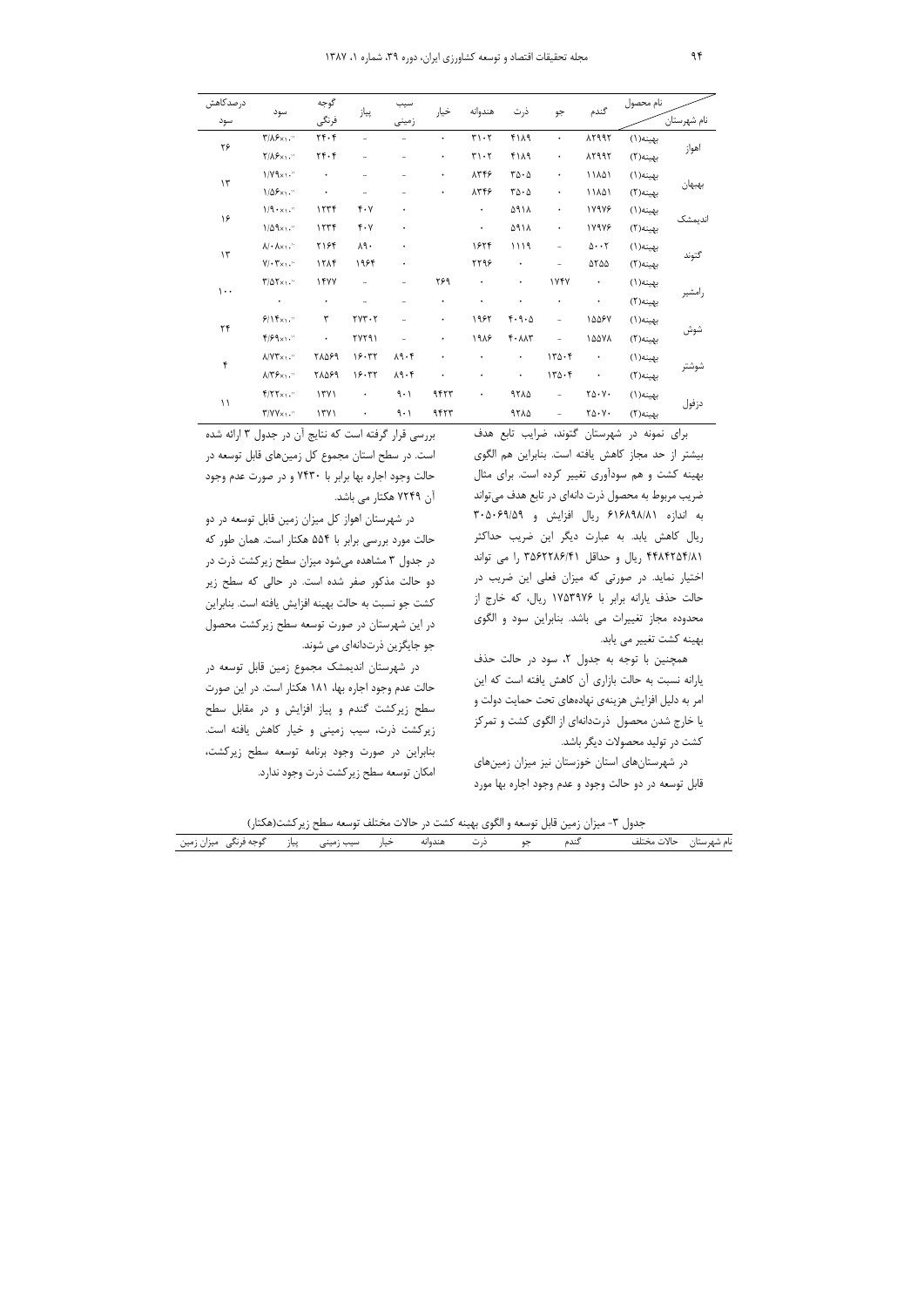|         |                    |                     |                          |                                       |                          |             |             |              |                                                          | قابل توسعه    |
|---------|--------------------|---------------------|--------------------------|---------------------------------------|--------------------------|-------------|-------------|--------------|----------------------------------------------------------|---------------|
|         | بهينه              | $\bullet$           | <b>AV۳۶1</b>             | ٢۵٣۴                                  | $Y \cdot 99$             | <b>AFTY</b> |             |              | $\bullet$                                                | $\bullet$     |
| اهواز   | وجود اجاره بها     | $\bullet$           | 9.999                    | $\bullet$                             | 5.99                     | 4071        |             |              | $\bullet$                                                | ۵۵۴           |
|         | عدم وجود اجاره بها | $\bullet$           | 9.999                    | $\bullet$                             | $Y \cdot 99$             | 4071        |             |              | $\bullet$                                                | ۵۵۴           |
| انديمشک | بهينه              | ۱۵۷۵۰               |                          | $\lambda \cdot \Delta \tau$           | $\overline{\phantom{0}}$ | 1299        | ۵۱          | ۴۵۵          | $\bullet$                                                | $\bullet$     |
|         | عدم وجود اجاره بها | 18188               | $\overline{\phantom{m}}$ | <b>YY&amp;</b>                        | $\overline{\phantom{0}}$ | 1285        | ۴۱          | ۴۸۰          | $\bullet$                                                | ۱۸۱           |
|         | بهينه              | ١١٨۵١               | $\bullet$                | $\mathbf{r}\mathbf{w}\cdot\mathbf{w}$ | 8778                     | $\bullet$   |             |              | $\bullet$                                                | $\bullet$     |
| بهبهان  | وجود اجاره بها     | ۱۱۹۷۰               | $\bullet$                | ٣۶٢۴                                  | 8778                     | $\bullet$   |             |              | ۰                                                        | ۲۳۹           |
|         | عدم وجود اجاره بها | 119Y.               | ٠                        | ۳۶۵۴                                  | 8778                     | ٠           |             |              | $\bullet$                                                | ۶۴۸           |
|         | بهينه              | 10071               |                          | $f \cdot \lambda \lambda$ ۳           | 1918                     | ٠           |             | <b>٢٧٢٩١</b> | $\bullet$                                                | $\bullet$     |
| شوش     | وجود اجاره بها     | 10014               | $\overline{\phantom{m}}$ | $f \cdot \lambda \lambda V$           | 1911                     | $\bullet$   |             | <b>٢٧٢٩.</b> | $\bullet$                                                | $\mathcal{L}$ |
|         | عدم وجود اجاره بها | 1۵۵۸۴               | $\overline{\phantom{m}}$ | $k \cdot Y$                           | ۱۹۸۸                     | $\bullet$   |             | <b>٢٧٢٩.</b> | $\bullet$                                                | $\mathcal{L}$ |
|         | بهينه              | $YY \cdot Y \Delta$ | $\overline{\phantom{0}}$ | $V \cdot \mathcal{A}$ .               | <b>AYYT</b>              | 4019        | ۵۵۷۴        | ۰            | $\bullet$                                                | $\bullet$     |
| دزفول   | وجود اجاره بها     | ۲۴۶۹.               |                          | 1700                                  | YYY                      | ۵۷۳۵        | ۳۴۶۱        | ۰            | $\bullet$                                                | rrr9          |
|         | عدم وجود اجاره بها | 7469.               |                          | 1700                                  | YYY                      | ۵۷۳۵        | ۳۴۶۱        | $\bullet$    | $\bullet$                                                | ۳۳۲۹          |
| شوشتر   | بهينه              | $\bullet$           | $Y \cdot Y$              | $\bullet$                             | $\Delta Y$               | $\bullet$   | ۴۶۹۶        | ۱۰۹۴۹        | $\mathbf{r} \cdot \mathbf{\Delta} \mathbf{v} \mathbf{f}$ | $\bullet$     |
|         | وجود اجاره بها     | $\bullet$           | YYY.9                    | $\bullet$                             | 55.                      | ٠           | <b>TYAA</b> | ۹۸۵۱         | $\uparrow\uparrow\cdots\uparrow$                         | <b>٣١١٧</b>   |
|         | عدم وجود اجاره بها | ٠                   | YYY.9                    | $\bullet$                             | 55.                      | ۰           | <b>TYAA</b> | ۹۸۵۱         | $\mathbf{y}\cdot\mathbf{y}$                              | <b>٣١١٧</b>   |

در شهرستان بهبهان نیز در دو حالت مورد بررسی میزان زمین قابل توسعه ۲۳۹ هکتار است که باعث افزایش سطح زیرکشت محصول گندم و ذرت در این شهرستان شدەاست.

در شهرستان شوش مجموع زمین قابل توسعه در دو حالت مذکور ۱۰ هکتار میباشد که به محصولات گندم، ذرت و هندوانه اختصاص پیدا کرده است.

در شهرستان دزفول میزان زمین قابل توسعه برابر با ۳۳۲۹ هکتار می باشد که در دو حالت به محصولات گندم، ذرت، هندوانه و خیار اختصاص یافته و میزان سطح زیرکشت سیب زمینی کاهش یافته است. با توجه به اینکه مزیت نسبی سیب زمینی نسبت به ذرت بیشتر میباشد ولی به دلیل میزان منابع در دسترس سطح زیرکشت محصول ذرت افزايش يافته است.

در شوشتر نیز محصول ذرت در اثر توسعه سطح زیرکشت به دلیل بالا بودن مزیت نسبی سایر محصولات، در هیچ یک از الگوهای بهینه قرار نگرفته است. همچنین در شهرستان رامشیر و گتوند در دو حالت مورد بررسی، میزان زمين قابل توسعه برابر با صفر است.

به طور کلی در این استان در اثر برنامه توسعه سطح زیرکشت میزان ۱۲۸۸ هکتار به سطح زیرکشت ذرت در شهرستان های بهبهان، شوش و دزفول افزوده و ۲۷۸۱ هکتار در شهرستانهای اهواز و اندیمشک کاهش یافته است که در مجموع ۱۴۹۳ هکتار از سطح زیرکشت ذرت در این استان کاهش یافته است. به عبارت دیگردر صورت توسعه سطح زیرکشت، به دلیل ماهیت رقابتی، مزیت نسبی و ساختار هزينه منابع داخلي محصولات، امكانات اين توسعه به كشت ساير محصولات اختصاص مي يابد.

# نتيجه گيري

نتايج اين مطالعه نشان مي دهد سطح زير كشت برخي از محصولات زراعی در حالت بهینه در شهرستان های استان خوزستان کاهش و به جای آن سطح زیرکشت محصولات دیگر افزایش یافته است. این مسأله بیانگر این است که در شرایط فعلی تولید، تخصیص منابع تولید به صورت غیراقتصادی و بدون درنظر گرفتن مزیت نسبی صورت گرفته است.

با توجه به نتایج حاصل از برآورد شاخص های مزیت نسبی، با وجود اینکه ذرتدانهای در همه شهرستانهای استان خوزستان دارای مزیت نسبی است اما تنها در ٣٧/٥٪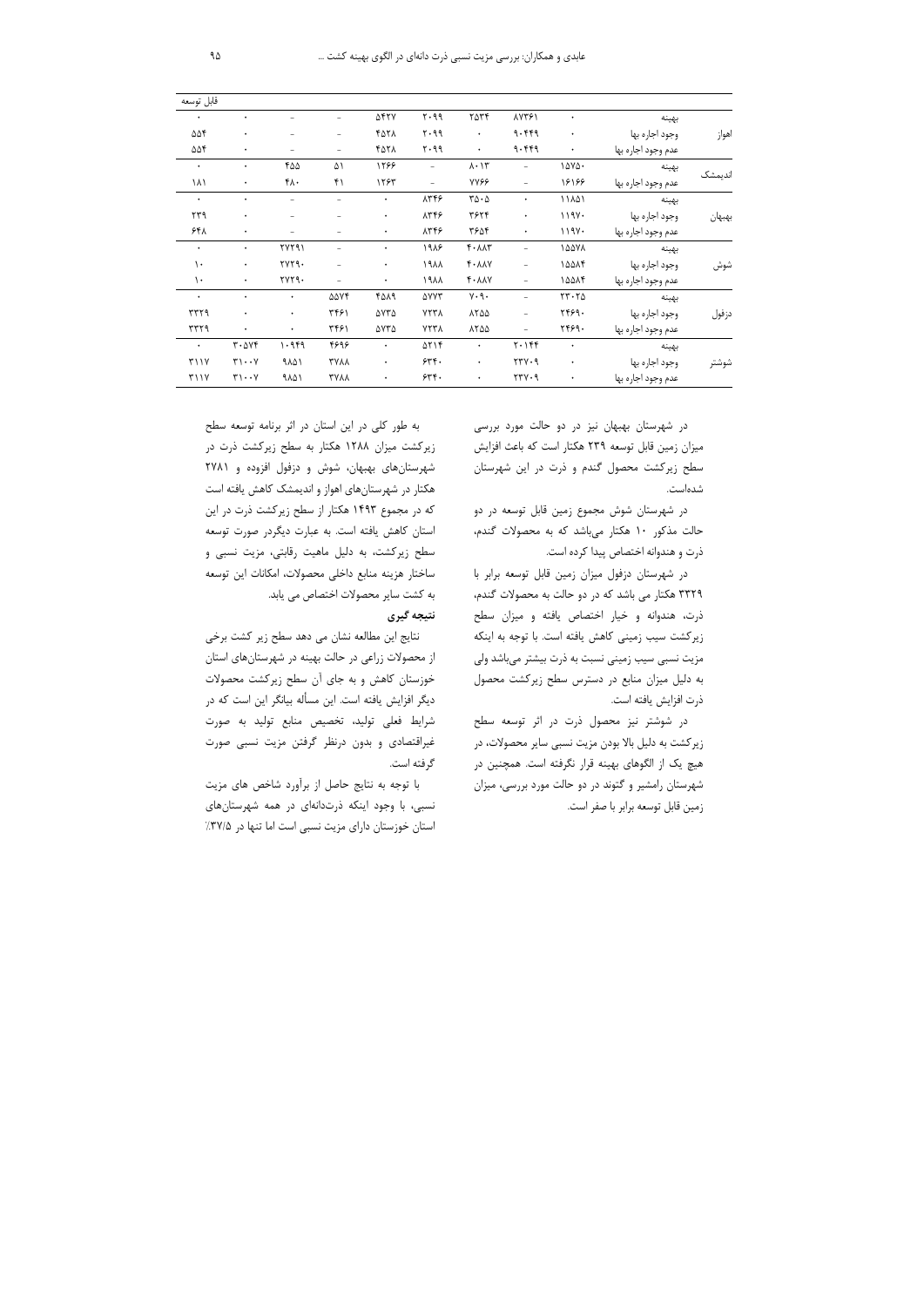از شهرستانهای این استان در حالت وجود تناوب و در ۵۰٪ شهرستانها در حالت عدم وجود تناوب، سطح زیر کشت محصول ذرتدانهای در الگوی بهینه کشت، افزایش یافته است. مقایسه الگوی بهینه کشت حاصل از مدلهای برنامهریزی خطی با رتبهبندی محصولات براساس شاخص مزیت نسبی نشان میدهد محدودیت و میزان دسترسی به منابع منجر به انتقال مزیت نسبی در تولید از محصولی به محصول دیگر میگردد. بنابراین شاخص مزیت نسبی به تنهایی نمی توانند معیار مناسبی جهت تخصیص منابع و اولويت بندى محصولات جهت توليد باشند. بنابراين اگرچه داشتن مزیت نسبی بالای ذرتدانهای شرط لازم جهت قرار گرفتن محصول ذرت دانهای در الگوی کشت میباشد ولی به دلیل نداشتن شرط کافی(در دسترس نبودن منابع لازم جهت تولید آن، پایین بودن قیمت و یا بالا بودن هزینههای توليد آن نسبت به محصولات رقيب)، سطح زير كشت کمتری در الگوی بهینه کشت در شهرستانهای اهواز، اندیمشک، دزفول و شوشتر به این محصول اختصاص پیدا کرده است. یکی از عناصر مهم در ایجاد و افزایش مزیت نسبی، کاهش هزینههای تولید میباشد. منابع داخلی از قبیل نیروی کار و زمین، سهم بالایی در کل هزینه تولید برای محصولات یاد شده را دارند. لذا سرمایه گذاری جهت افزایش بهرهوری نیروی انسانی و زمین در ایجاد و افزایش مزیت نسبے مے تواند مؤثر باشد.

مقایسه الگوهای بهینه برآورد شده نشان داد مؤلفه هایی از قبیل سیاستهای حمایتی دولت، تناوب زراعی،محدودیت منابع و نرخ ارز، می توانند در ترکیب و مقدار بهینه کشت مؤثر باشند. لذا سیاستهای حمایتی دولت از محصولات به گونهای اعمال شود که در هر منطقه محصولات دارای مزیت نسبی بالاتر، مورد حمایت بیشتر دولت قرار گیرند.

مقایسه سود حاصل از مدل های برآورد شده نشان مىدهد، سود با حذف تناوب افزايش يافته است. اين مسأله بيانگر حذف محصولات با درآمد خالص اجتماعي پايين، از

مدل و تخصیص منابع به محصولات با مزیت نسبی بالاتر میباشد. بنابراین در شهرستانهایی که محصولات در تناوب و رقیب ذرت دانهای، از عملکرد بالایی برخوردارند و با توجه به محدودیت منابع و دارا بودن مزیت نسبی در الگوی كشت، افزايش سطح زيركشت اين محصولات توصيه می گردد.

در استان خوزستان در اثر برنامه توسعه سطح زیرکشت میزان ۱۲۸۸ هکتار به سطح زیرکشت ذرت در شهرستانهای بهبهان، شوش و دزفول افزوده و ۲۷۸۱ هکتار در شهرستانهای اهواز و اندیمشک کاهش یافته است که در مجموع ۱۴۹۳ هکتار از سطح زیرکشت ذرت در این استان كاهش يافته است. به عبارت ديگردر صورت توسعه سطح زیرکشت، به دلیل ماهیت رقابتی، مزیت نسبی و ساختار هزينه منابع داخلى محصولات، امكانات اين توسعه به کشت سایر محصولات اختصاص می یابد. به عبارت دیگر پتانسیل های زیادی جهت بهبود تخصیص منابع، افزایش تولید و درآمد از طریق تخصیص مجدد منابع در این استان وجود دارد. اما در تخصیص مجدد منابع لازم است توان تولیدی استان مورد توجه قرار گیرد. در این راستا سرمایهگذاری در اموری مانند ماشین آلات کاشت و برداشت، بذور اصلاح شده، تهيه سموم علفكش و شيوههاى تولید، ضروری می باشد.

به طور کلی در مورد ذرت باید سیاست خودکفایی در بلند مدت به صورتی اصلاح شود که با کمترین فشار بر منابع، بتوان مزایای تجارت را نیز عاید کشور نمود. با این بینش، شدت بخشیدن به سیاستهای بخش ذرت به صورتی که ایران را در بازار جهانی به صادرکننده تبدیل کند، ممکن است موجب وارد شدن خسارتهای جبران ناپذیری در بلند مدت گردد. بنابراین مناسبترین راهبرد تولید ذرت در ایران، این است که حداقل واردات را برای كشور تضمين نمايد.

#### **REFERENCES**

1. Abedi S. 2008. Determining the Relative comparative Advantages of corn in Optimal Cropping Pattern in Iran, Dept of Ag. Econ., Faculity of Ag. Economics and Development, University of Tehran.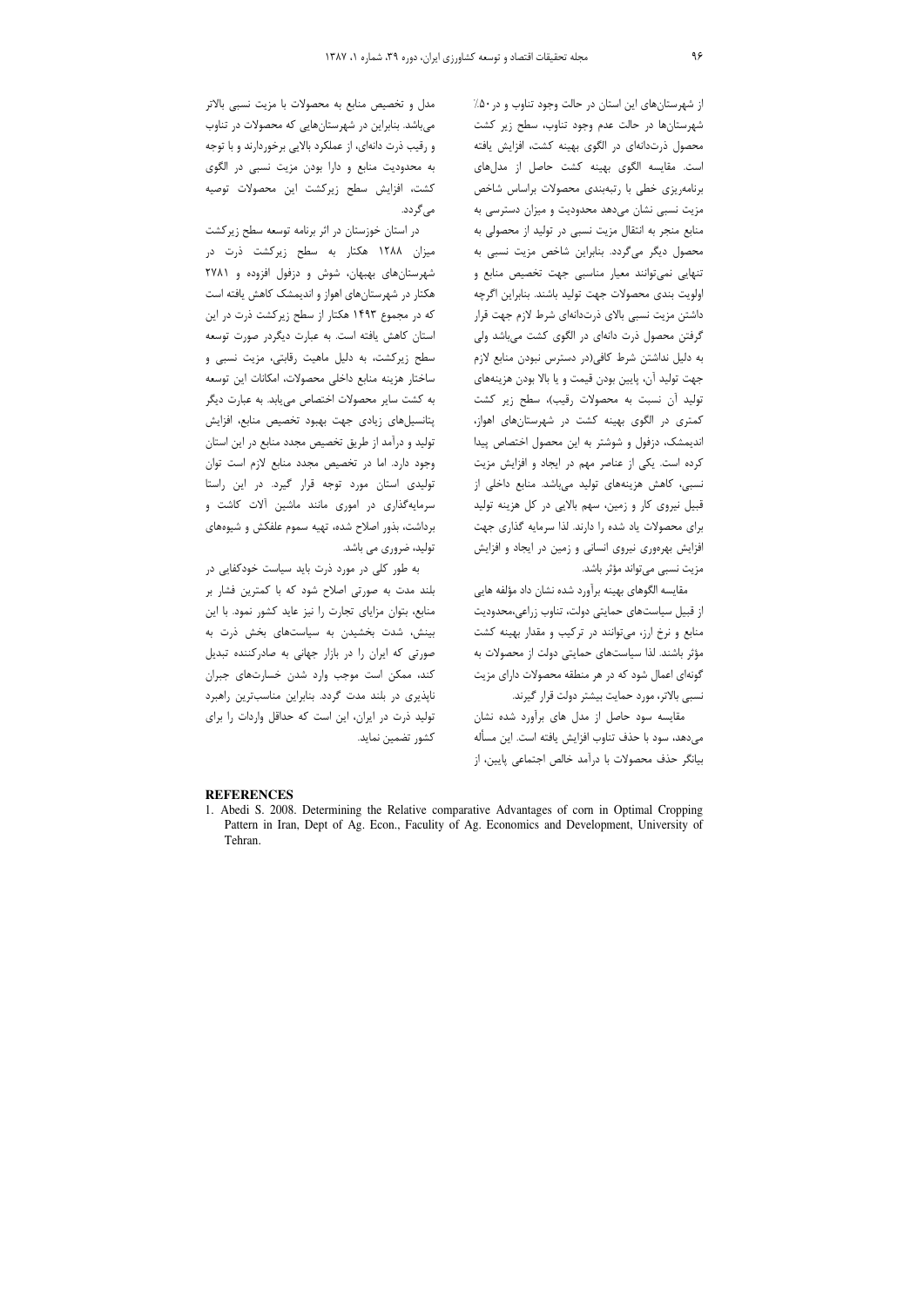- 2. Binam. 2005. Statistic Data of Crop Production costs of Iran. center for statistic and Technical Information, Ministry of Jahad- e- Keshavarza.
- 3. Binam. 2004. Investgation on Marketing of Corn in Iran, Ministry of Jahad- e- Keshavarza.
- 4. Falahi A. & A. H. Chizari, 2007, The Study of Comparative Advantage and Protective Policies of Iranian Kiwi Fruit, The 6th Iranian Conference on Agricultural Economics.
- 5. Forghani, H.& M. Kiani. 2004. Study on Cumin Comparative Advantage in Iran and som other selected countris. Eqtesad- I keshavarzi Va Towse's; 13(52):144-154.
- 6. Gholibagloo, M. R. 2005. Measuring the Impact of state support Policies in Comparative Advantage. Eqtesad- I keshavarzi Va Towse's; 13(2 (50)):51-80.
- 7. Hashemi S. 2005. Determining the Relative Compartative Advantage of Irrigated and Rain fed Crops in Eastern Azarbaijan Province,Master Science Thesis of Tehran university.
- 8. Hosseini M. 2003. Investigation Comparative Advantage on Crops in Esfahan province, Dept of Ag. Econ., University of Tarbiyat Modares.
- 9. Hosseini S., & S. Abedi. 2007. The Role of Market Factors and Government Policies on Determining Corn in Iran, Journal of Economics and Agriculture. Vol. 1, No. 1.
- 10.Jeyran A. & R. Joolaie. 2005. Red Meat Comparative Advantages and Support Policies Indices. Eqtesad- I keshavarzi Va Towse's; 13(1 (49)):117-140.
- 11.Joolaie R., A. Azar. & A. H. Chizary. 2005. Mutiregional models and their application in Agriculture : a case study of Fars province. Eqtesad- I keshavarzi Va Towse's; 13(3(51)):87-112.
- 12.Kawoosi M. 2008. Investigating Comparative advantages of Different Rice Varieties Production in Gilan Provence with Linear Programming Approach, Dept of Ag. Econ., Faculity of Ag. Economics and Development, University of Tehran.
- 13.Mehrabi boshrabadi, M. 2007. Investigation of Policies Effects and Comparative Advantage on Crops in Kerman province, Journal of Economics and Agriculture. Vol. 1, No. 3.
- 14.Mohammadi D. 2004. Determination of Comparative Advantage and Problems of Oilseed Crops in Fars Province. Eqtesad- I keshavarzi Va Towse's; 12(3 (47)):125-152.
- 15.Najafi B. & A. Mirzaei, 2003, Comparative Advantage offarm Crops in Fars province of Iran, Iranian Journal of Trade studies;No.26:35-50.
- 16.Salami H. & A. Pishbahar. 2001. Changes of the Pattern of Comparative Advantage of Agricaltural Products in Iran: An Emprical Analysis Based on the Revealed Comparative Advantage Indices. Eqtesad-I keshavarzi Va Towse's; 9(2 (34)):67-99.
- 17. Duchin, F. 2003. A Generalized Trade Model Based on Comparative Advantages with m Regions, n Goods, and k Factors, Rensselaer Polytechnic Institute", Available at: www. Wiiw. Ac At/PDF/other- seminars- Duchin- paper.
- 18. Fong, C. B.J. & C. Fang. 1999. Measuring Small Holder Comparative Advantage and Agricultural Trade. CARD- working paper. No: 99.
- 19. Gardner, B. & G. Rausser. 1998. Agriculture and Macro Economy. Handbook of Elsevier Science,Handbook of Agricultural Economics.
- 20. Mohanty, S. & C. Fang. 2002. Assessing the Competitiveness of India Cotton Production: A Policy Analysis Matrix Approach, Working Paper. 02- wp 301. May 2002.
- 21. Shahabuddin, Q & P. Dorosh. 2002. Combative Advantages in Bangladesh Crop Production, Available at: www. Cigar org/ ifpri/ divs/mssd/ dp, htm.
- 22. Schott, P. 1998. Land Abundance, Risk and Return: A Heckscher- Ohlin Linear Programming Approach to FDI, Available at: www.Som.Yalo.Edu/faculty/papers/Land- bundance. pdf
- 23. Tsia, J. 2001. The Comparative Advantage of Taiwan's Major Cut Flowers, Agricultural Economic Journal, Vol.47
- 24. Zhong, F., Xu. Zhigang, & Fu. Longbo. 2002. Regional comparative advantage in China's main grain crops, http:// www, Adelaide, Edu. Au/cies/Cerc/gmp1, Pdf.